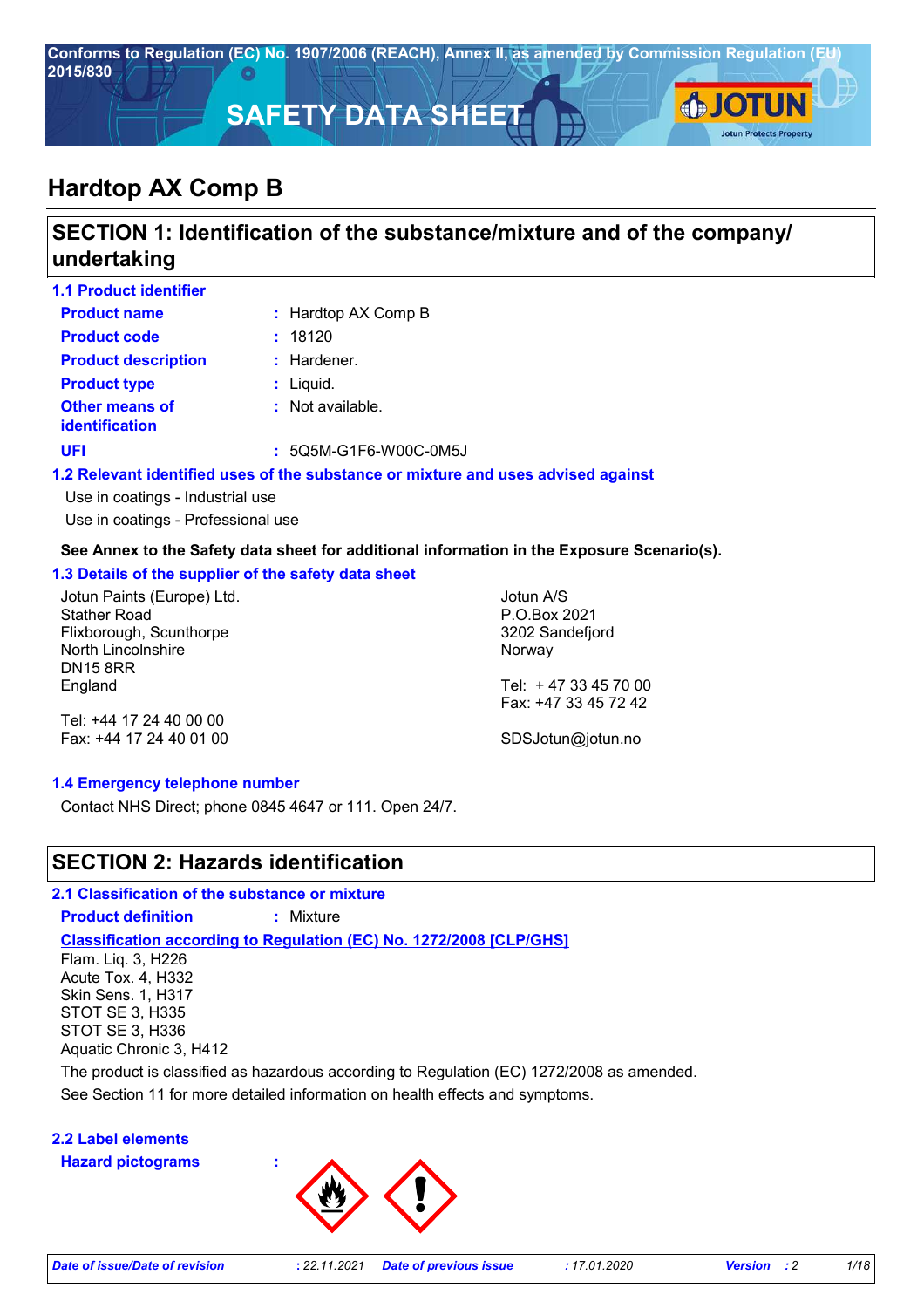# **SECTION 2: Hazards identification**

| <b>Signal word</b>                                                                                                                                              | : Warning.                                                                                                                                                                                                                                                                                            |
|-----------------------------------------------------------------------------------------------------------------------------------------------------------------|-------------------------------------------------------------------------------------------------------------------------------------------------------------------------------------------------------------------------------------------------------------------------------------------------------|
| <b>Hazard statements</b>                                                                                                                                        | : H226 - Flammable liquid and vapour.<br>H317 - May cause an allergic skin reaction.<br>H332 - Harmful if inhaled.<br>H335 - May cause respiratory irritation.<br>H336 - May cause drowsiness or dizziness.<br>H412 - Harmful to aquatic life with long lasting effects.                              |
| <b>Precautionary statements</b>                                                                                                                                 |                                                                                                                                                                                                                                                                                                       |
| <b>General</b>                                                                                                                                                  | : Not applicable.                                                                                                                                                                                                                                                                                     |
| <b>Prevention</b>                                                                                                                                               | : P280 - Wear protective gloves.<br>P210 - Keep away from heat, hot surfaces, sparks, open flames and other ignition<br>sources. No smoking.<br>P273 - Avoid release to the environment.<br>P261 - Avoid breathing vapour.                                                                            |
| <b>Response</b>                                                                                                                                                 | : P304 + P312 - IF INHALED: Call a POISON CENTER or doctor if you feel unwell.<br>P362 + P364 - Take off contaminated clothing and wash it before reuse.<br>P302 + P352 - IF ON SKIN: Wash with plenty of water.<br>P333 + P313 - If skin irritation or rash occurs: Get medical advice or attention. |
| <b>Storage</b>                                                                                                                                                  | : P403 + P233 - Store in a well-ventilated place. Keep container tightly closed.                                                                                                                                                                                                                      |
| <b>Disposal</b>                                                                                                                                                 | : P501 - Dispose of contents and container in accordance with all local, regional,<br>national and international regulations.                                                                                                                                                                         |
| <b>Hazardous ingredients</b>                                                                                                                                    | : hexane, 1,6-diisocyanato-, homopolymer<br>hydrocarbons, C9, aromatics<br>n-butyl acetate<br>hexamethylene-di-isocyanate                                                                                                                                                                             |
| <b>Supplemental label</b><br>elements                                                                                                                           | : Contains isocyanates. May produce an allergic reaction.                                                                                                                                                                                                                                             |
| <b>Annex XVII - Restrictions</b><br>on the manufacture,<br>placing on the market and<br>use of certain dangerous<br>substances, mixtures and<br><b>articles</b> | : As from August 24 2023 adequate training is required before industrial or<br>professional use.                                                                                                                                                                                                      |
| <b>Special packaging requirements</b>                                                                                                                           |                                                                                                                                                                                                                                                                                                       |
| <b>Containers to be fitted</b><br>with child-resistant<br>fastenings                                                                                            | : Not applicable.                                                                                                                                                                                                                                                                                     |
| Tactile warning of danger : Not applicable.                                                                                                                     |                                                                                                                                                                                                                                                                                                       |
| <b>2.3 Other hazards</b>                                                                                                                                        |                                                                                                                                                                                                                                                                                                       |
| <b>Product meets the criteria</b><br>for PBT or vPvB according<br>to Regulation (EC) No.<br>1907/2006, Annex XIII                                               | : This mixture does not contain any substances that are assessed to be a PBT or a<br>vPvB.                                                                                                                                                                                                            |
| Other hazards which do<br>not result in classification                                                                                                          | : None known.                                                                                                                                                                                                                                                                                         |

## **SECTION 3: Composition/information on ingredients**

**3.2 Mixtures :** Mixture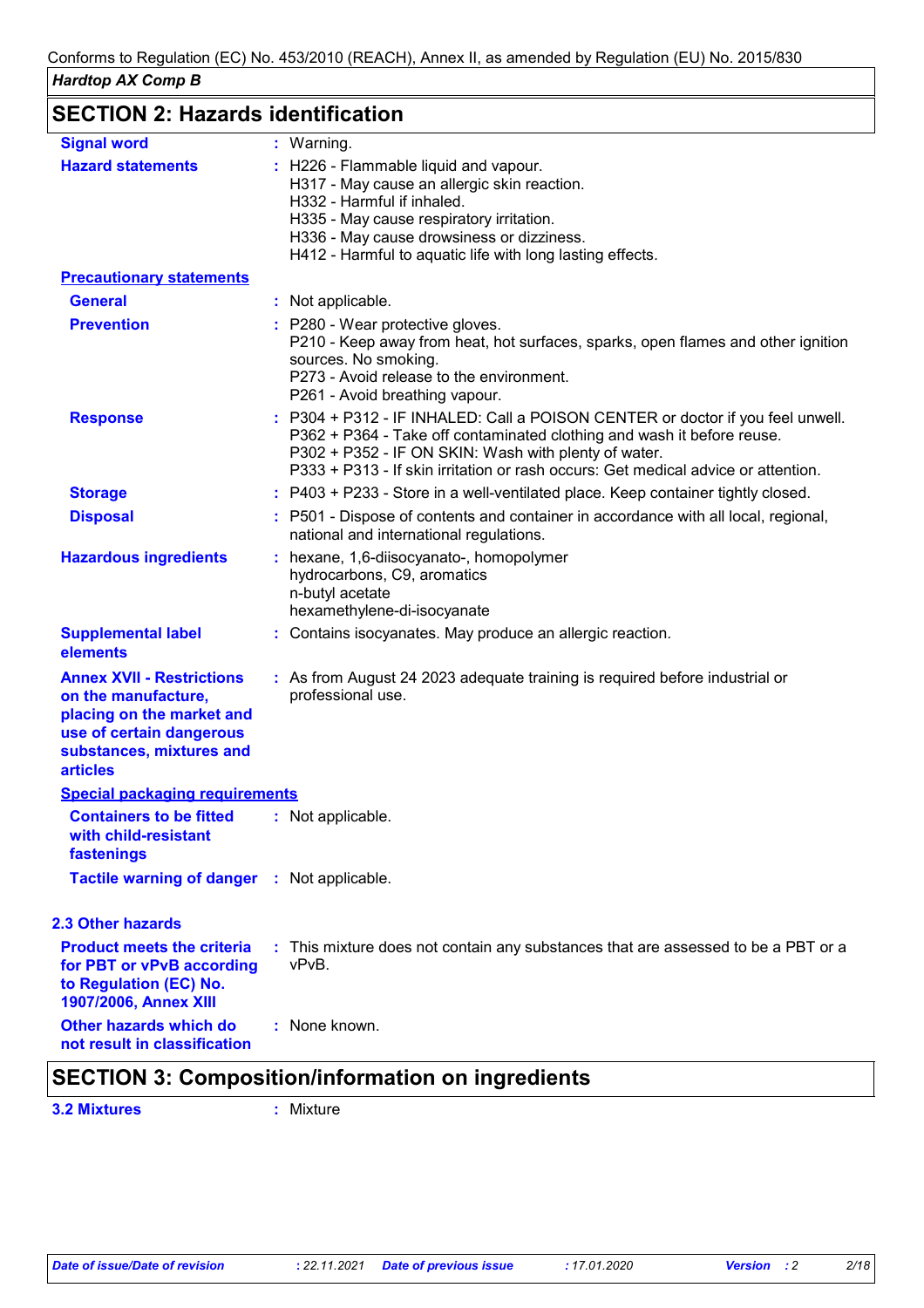| <b>Product/ingredient name</b>            | <b>Identifiers</b>                                               | <b>Weight %</b> | <b>Regulation (EC) No.</b><br>1272/2008 [CLP]                                                                                   | <b>Type</b> |
|-------------------------------------------|------------------------------------------------------------------|-----------------|---------------------------------------------------------------------------------------------------------------------------------|-------------|
| hexane, 1,6-diisocyanato-,<br>homopolymer | REACH #:<br>01-2119488934-20<br>EC: 500-060-2<br>CAS: 28182-81-2 | ≥50 - ≤75       | Acute Tox. 4, H332<br>Skin Sens. 1, H317<br>STOT SE 3, H335                                                                     | [1] [2]     |
| hydrocarbons, C9, aromatics               | REACH #:<br>01-2119455851-35<br>EC: 265-199-0<br>CAS: 64742-95-6 | ≥10 - <25       | Flam. Liq. 3, H226<br><b>STOT SE 3, H335</b><br>STOT SE 3, H336<br>Asp. Tox. 1, H304<br>Aquatic Chronic 2, H411                 | $[1]$       |
| n-butyl acetate                           | REACH #:<br>01-2119485493-29<br>$EC: 204-658-1$<br>CAS: 123-86-4 | ≥10 - ≤25       | Flam. Liq. 3, H226<br>STOT SE 3, H336<br><b>EUH066</b>                                                                          | [1] [2]     |
| hexamethylene-di-isocyanate               | REACH #:<br>01-2119457571-37<br>EC: 212-485-8<br>CAS: 822-06-0   | ≤0.3            | Acute Tox. 2, H330<br>Skin Irrit. 2, H315<br>Eye Irrit. 2, H319<br>Resp. Sens. 1, H334<br>Skin Sens. 1, H317<br>STOT SE 3, H335 | [1] [2]     |
|                                           |                                                                  |                 | See Section 16 for the full<br>text of the H statements<br>declared above.                                                      |             |

# **SECTION 3: Composition/information on ingredients**

There are no additional ingredients present which, within the current knowledge of the supplier and in the concentrations applicable, are classified as hazardous to health or the environment, are PBTs, vPvBs or Substances of equivalent concern, or have been assigned a workplace exposure limit and hence require reporting in this section.

Type

[1] Substance classified with a health or environmental hazard

<sup>1</sup>/<sub>2</sub>] Substance with a workplace exposure limit

[3] Substance meets the criteria for PBT according to Regulation (EC) No. 1907/2006, Annex XIII

[4] Substance meets the criteria for vPvB according to Regulation (EC) No. 1907/2006, Annex XIII

[5] Substance of equivalent concern

[6] Additional disclosure due to company policy

Occupational exposure limits, if available, are listed in Section 8.

## **SECTION 4: First aid measures**

#### **4.1 Description of first aid measures**

| <b>General</b>                    | : In all cases of doubt, or when symptoms persist, seek medical attention. Never give<br>anything by mouth to an unconscious person. If unconscious, place in recovery<br>position and seek medical advice.                                                                                                                                                                                                     |
|-----------------------------------|-----------------------------------------------------------------------------------------------------------------------------------------------------------------------------------------------------------------------------------------------------------------------------------------------------------------------------------------------------------------------------------------------------------------|
| <b>Eye contact</b>                | : Remove contact lenses, irrigate copiously with clean, fresh water, holding the<br>eyelids apart for at least 10 minutes and seek immediate medical advice.                                                                                                                                                                                                                                                    |
| <b>Inhalation</b>                 | : Remove to fresh air. Keep person warm and at rest. If not breathing, if breathing is<br>irregular or if respiratory arrest occurs, provide artificial respiration or oxygen by<br>trained personnel.                                                                                                                                                                                                          |
| <b>Skin contact</b>               | : Remove contaminated clothing and shoes. Wash skin thoroughly with soap and<br>water or use recognised skin cleanser. Do NOT use solvents or thinners.                                                                                                                                                                                                                                                         |
| <b>Ingestion</b>                  | : If swallowed, seek medical advice immediately and show the container or label.<br>Keep person warm and at rest. Do NOT induce vomiting.                                                                                                                                                                                                                                                                       |
| <b>Protection of first-aiders</b> | : No action shall be taken involving any personal risk or without suitable training. If it<br>is suspected that fumes are still present, the rescuer should wear an appropriate<br>mask or self-contained breathing apparatus. It may be dangerous to the person<br>providing aid to give mouth-to-mouth resuscitation. Wash contaminated clothing<br>thoroughly with water before removing it, or wear gloves. |

#### **4.2 Most important symptoms and effects, both acute and delayed**

| Date of issue/Date of revision | : 22.11.2021 Date of previous issue | :17.01.2020 | <b>Version</b> : 2 | 3/18 |
|--------------------------------|-------------------------------------|-------------|--------------------|------|
|                                |                                     |             |                    |      |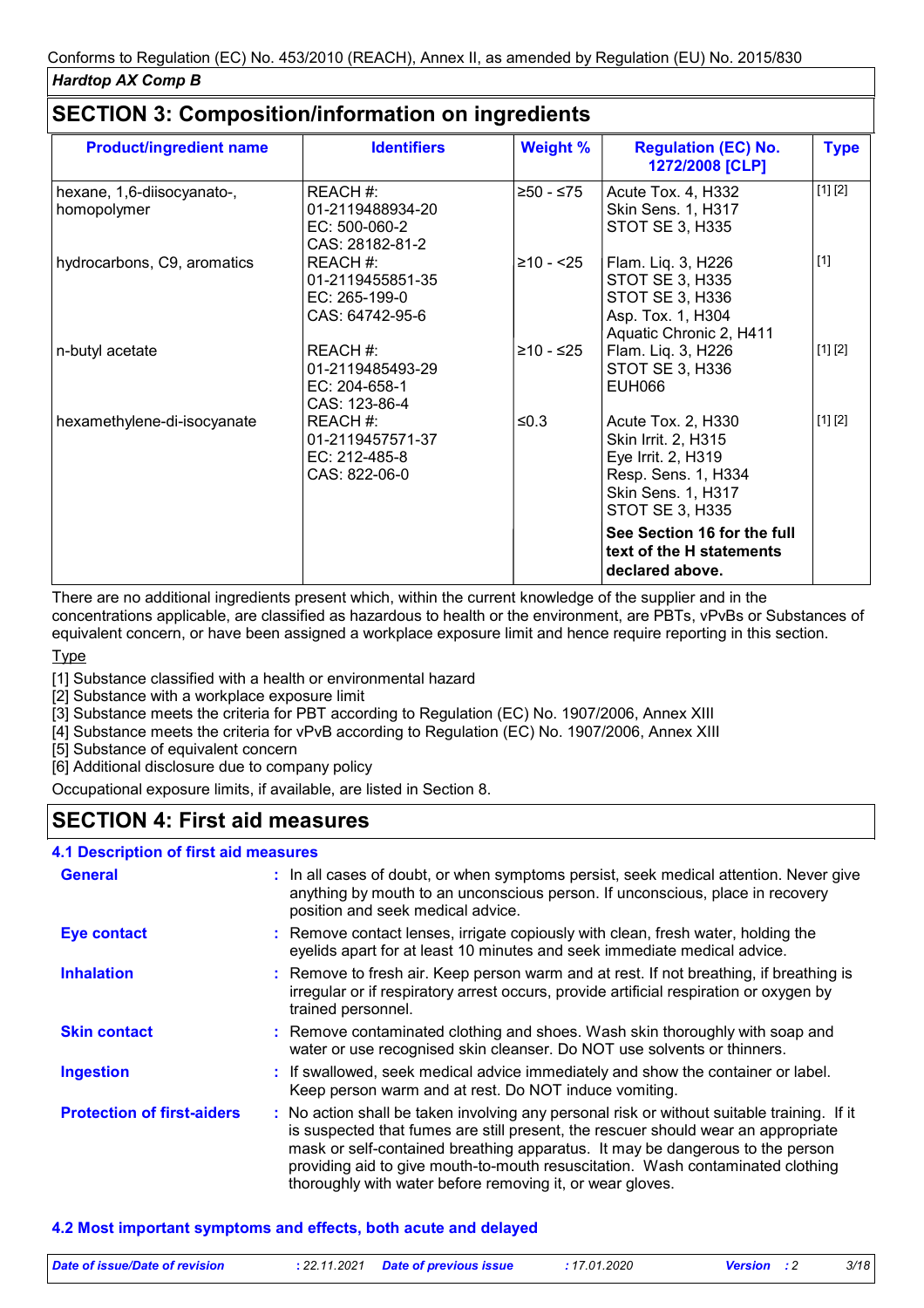### **SECTION 4: First aid measures**

There are no data available on the mixture itself. The mixture has been assessed following the conventional method of the CLP Regulation (EC) No 1272/2008 and is classified for toxicological properties accordingly. See Sections 2 and 3 for details.

Exposure to component solvent vapour concentrations in excess of the stated occupational exposure limit may result in adverse health effects such as mucous membrane and respiratory system irritation and adverse effects on the kidneys, liver and central nervous system. Solvents may cause some of the above effects by absorption through the skin. Repeated or prolonged contact with the mixture may cause removal of natural fat from the skin, resulting in nonallergic contact dermatitis and absorption through the skin. Ingestion may cause nausea, diarrhea and vomiting.

#### **Over-exposure signs/symptoms**

| Eye contact                | $:$ No specific data.                                                                                                                                                                   |
|----------------------------|-----------------------------------------------------------------------------------------------------------------------------------------------------------------------------------------|
| <b>Inhalation</b>          | Adverse symptoms may include the following:<br>respiratory tract irritation<br>coughing<br>nausea or vomiting<br>headache<br>drowsiness/fatigue<br>dizziness/vertigo<br>unconsciousness |
| <b>Skin contact</b>        | : Adverse symptoms may include the following:<br>irritation<br>redness                                                                                                                  |
| <b>Ingestion</b>           | : No specific data.                                                                                                                                                                     |
|                            | 4.3 Indication of any immediate medical attention and special treatment needed                                                                                                          |
| <b>Notes to physician</b>  | : In case of inhalation of decomposition products in a fire, symptoms may be delayed.<br>The exposed person may need to be kept under medical surveillance for 48 hours.                |
| <b>Specific treatments</b> | : No specific treatment.                                                                                                                                                                |

See toxicological information (Section 11)

| <b>SECTION 5: Firefighting measures</b>                  |                                                                                                                                                                          |
|----------------------------------------------------------|--------------------------------------------------------------------------------------------------------------------------------------------------------------------------|
| 5.1 Extinguishing media                                  |                                                                                                                                                                          |
| <b>Suitable extinguishing</b><br>media                   | : Recommended: alcohol-resistant foam, $CO2$ , powders, water spray or mist.                                                                                             |
| <b>Unsuitable extinguishing</b><br>media                 | : Do not use water jet.                                                                                                                                                  |
|                                                          | 5.2 Special hazards arising from the substance or mixture                                                                                                                |
| <b>Hazards from the</b><br>substance or mixture          | : Fire will produce dense black smoke. Exposure to decomposition products may<br>cause a health hazard.                                                                  |
| <b>Hazardous combustion</b><br>products                  | : Decomposition products may include the following materials: carbon monoxide,<br>carbon dioxide, smoke, oxides of nitrogen, hydrogen cyanide, monomeric<br>isocyanates. |
| <b>5.3 Advice for firefighters</b>                       |                                                                                                                                                                          |
| <b>Special protective actions</b><br>for fire-fighters   | : Cool closed containers exposed to fire with water. Do not release runoff from fire to<br>drains or watercourses.                                                       |
| <b>Special protective</b><br>equipment for fire-fighters | : Appropriate breathing apparatus may be required.                                                                                                                       |
|                                                          |                                                                                                                                                                          |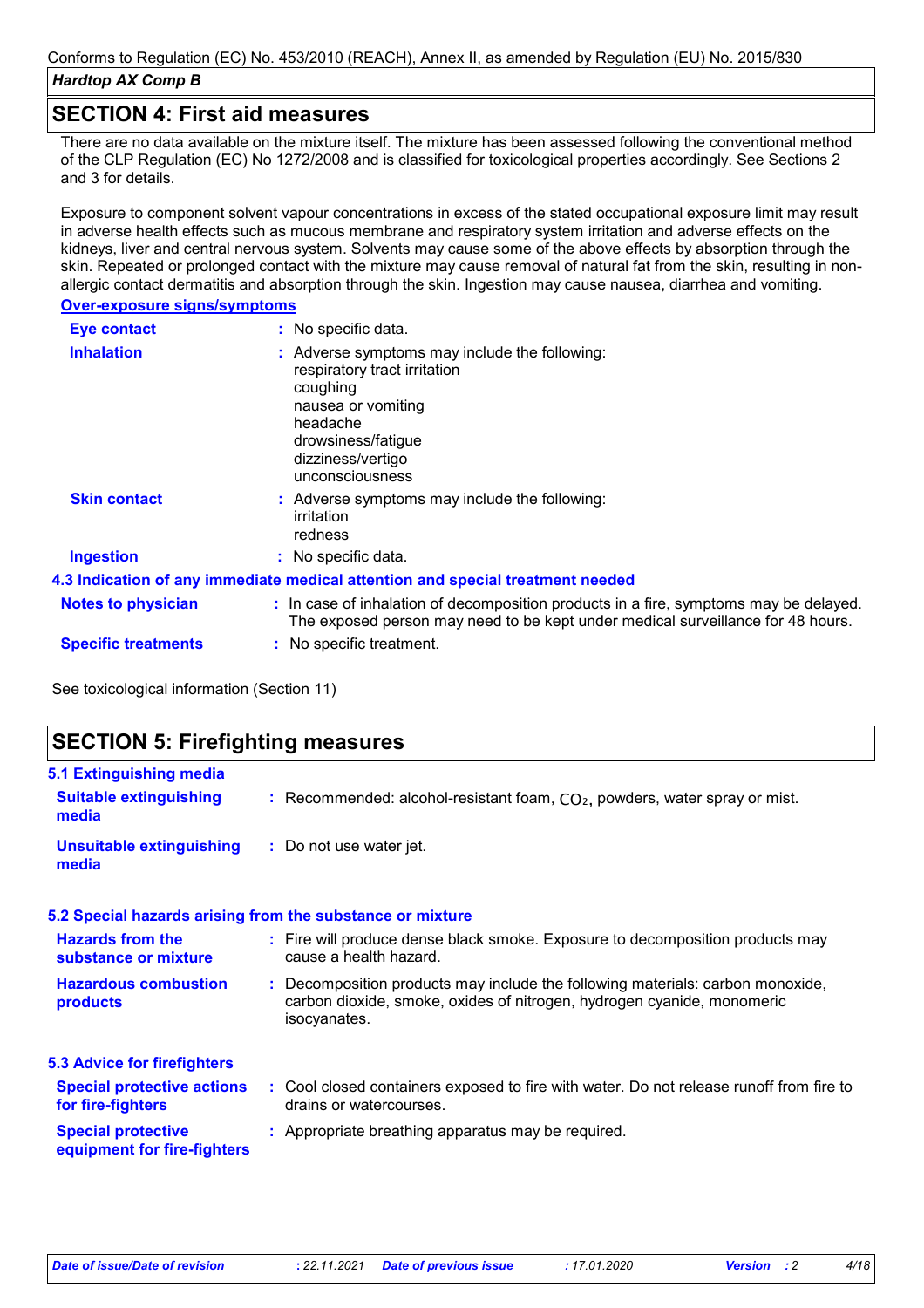## **SECTION 6: Accidental release measures**

|                                                                       | 6.1 Personal precautions, protective equipment and emergency procedures                                                                                                                                                                                                                                                                                                                                                                                                                                                                                                                                                                                                                                                                                                                                                                                                    |
|-----------------------------------------------------------------------|----------------------------------------------------------------------------------------------------------------------------------------------------------------------------------------------------------------------------------------------------------------------------------------------------------------------------------------------------------------------------------------------------------------------------------------------------------------------------------------------------------------------------------------------------------------------------------------------------------------------------------------------------------------------------------------------------------------------------------------------------------------------------------------------------------------------------------------------------------------------------|
| For non-emergency<br>personnel                                        | : Exclude sources of ignition and ventilate the area. Avoid breathing vapour or mist.<br>Refer to protective measures listed in sections 7 and 8.                                                                                                                                                                                                                                                                                                                                                                                                                                                                                                                                                                                                                                                                                                                          |
|                                                                       | <b>For emergency responders</b> : If specialised clothing is required to deal with the spillage, take note of any<br>information in Section 8 on suitable and unsuitable materials. See also the<br>information in "For non-emergency personnel".                                                                                                                                                                                                                                                                                                                                                                                                                                                                                                                                                                                                                          |
| <b>6.2 Environmental</b><br>precautions                               | : Do not allow to enter drains or watercourses. If the product contaminates lakes,<br>rivers, or sewers, inform the appropriate authorities in accordance with local<br>regulations.                                                                                                                                                                                                                                                                                                                                                                                                                                                                                                                                                                                                                                                                                       |
| <b>6.3 Methods and material</b><br>for containment and<br>cleaning up | : Contain and collect spillage with non-combustible, absorbent material e.g. sand,<br>earth, vermiculite or diatomaceous earth and place in container for disposal<br>according to local regulations (see Section 13). Place in a suitable container. The<br>contaminated area should be cleaned immediately with a suitable decontaminant.<br>One possible (flammable) decontaminant comprises (by volume): water (45 parts),<br>ethanol or isopropyl alcohol (50 parts) and concentrated (d: 0,880) ammonia<br>solution (5 parts). A non-flammable alternative is sodium carbonate (5 parts) and<br>water (95 parts). Add the same decontaminant to the remnants and let stand for<br>several days until no further reaction in an unsealed container. Once this stage is<br>reached, close container and dispose of according to local regulations (see section<br>13). |
| <b>6.4 Reference to other</b><br><b>sections</b>                      | : See Section 1 for emergency contact information.<br>See Section 8 for information on appropriate personal protective equipment.<br>See Section 13 for additional waste treatment information.                                                                                                                                                                                                                                                                                                                                                                                                                                                                                                                                                                                                                                                                            |

# **SECTION 7: Handling and storage**

The information in this section contains generic advice and guidance. The list of Identified Uses in Section 1 should be consulted for any available use-specific information provided in the Exposure Scenario(s).

#### **Persons with a history of asthma, allergies or chronic or recurrent respiratory disease should not be employed in any process in which this product is used.**

#### **Examination of lung function should be carried out on a regular basis on persons spraying this mixture.**

#### **7.1 Precautions for safe handling**

Prevent the creation of flammable or explosive concentrations of vapours in air and avoid vapour concentrations higher than the occupational exposure limits.

In addition, the product should only be used in areas from which all naked lights and other sources of ignition have been excluded. Electrical equipment should be protected to the appropriate standard.

Mixture may charge electrostatically: always use earthing leads when transferring from one container to another. Operators should wear antistatic footwear and clothing and floors should be of the conducting type.

Care should be taken when re-opening partly-used containers. Precautions should be taken to minimise exposure to atmospheric humidity or water.  $CO<sub>2</sub>$  will be formed, which, in closed containers, could result in pressurisation. Keep away from heat, sparks and flame. No sparking tools should be used.

Avoid contact with skin and eyes. Avoid the inhalation of dust, particulates, spray or mist arising from the application of this mixture. Avoid inhalation of dust from sanding.

Eating, drinking and smoking should be prohibited in areas where this material is handled, stored and processed. Put on appropriate personal protective equipment (see Section 8).

Never use pressure to empty. Container is not a pressure vessel.

Always keep in containers made from the same material as the original one.

Comply with the health and safety at work laws.

Do not allow to enter drains or watercourses.

#### **Information on fire and explosion protection**

Vapours are heavier than air and may spread along floors. Vapours may form explosive mixtures with air.

When operators, whether spraying or not, have to work inside the spray booth, ventilation is unlikely to be sufficient to control particulates and solvent vapour in all cases. In such circumstances they should wear a compressed air-fed respirator during the spraying process and until such time as the particulates and solvent vapour concentration has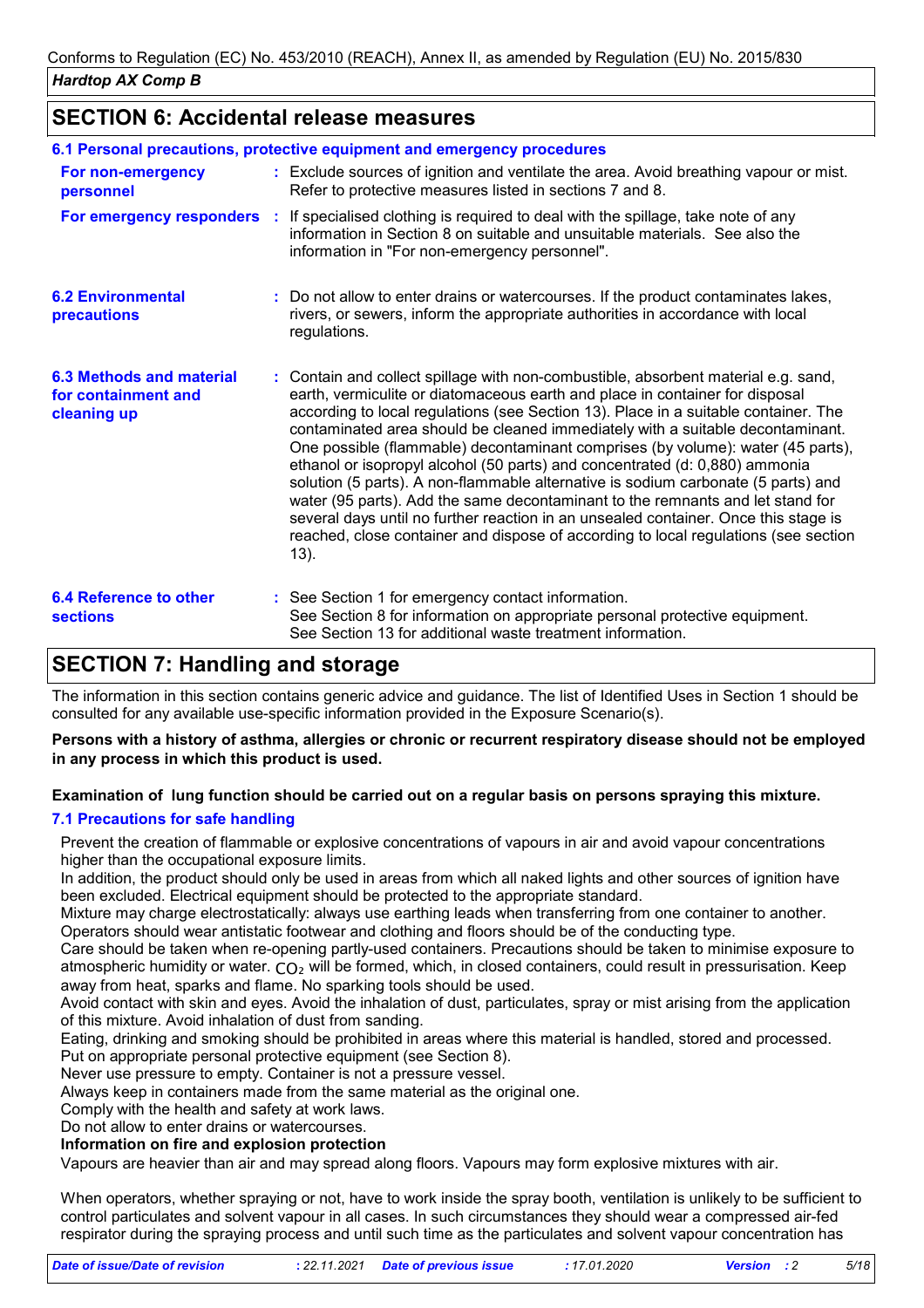## **SECTION 7: Handling and storage**

fallen below the exposure limits.

#### **7.2 Conditions for safe storage, including any incompatibilities**

Store in accordance with local regulations.

#### **Notes on joint storage**

Keep away from: oxidising agents, strong alkalis, strong acids.

#### **Additional information on storage conditions**

Observe label precautions. Store in a dry, cool and well-ventilated area. Keep away from heat and direct sunlight. Keep container tightly closed.

Keep away from sources of ignition. No smoking. Prevent unauthorised access. Containers that have been opened must be carefully resealed and kept upright to prevent leakage.

#### **7.3 Specific end use(s)**

**Recommendations : Industrial sector specific : solutions** : Not available. : Not available.

## **SECTION 8: Exposure controls/personal protection**

The list of Identified Uses in Section 1 should be consulted for any available use-specific information provided in the Exposure Scenario(s).

#### **8.1 Control parameters**

**Occupational exposure limits**

| <b>Product/ingredient name</b>                           | <b>Exposure limit values</b>                                                                                                                                                                                                                                                                                                                                                                                                                                                                                                                                                                                                                                                                                                                                                                                                                                                                                                                                                                                        |
|----------------------------------------------------------|---------------------------------------------------------------------------------------------------------------------------------------------------------------------------------------------------------------------------------------------------------------------------------------------------------------------------------------------------------------------------------------------------------------------------------------------------------------------------------------------------------------------------------------------------------------------------------------------------------------------------------------------------------------------------------------------------------------------------------------------------------------------------------------------------------------------------------------------------------------------------------------------------------------------------------------------------------------------------------------------------------------------|
| hexane, 1,6-diisocyanato-, homopolymer                   | EH40/2005 WELs (United Kingdom (UK), 1/2020). Inhalation<br>lsensitiser.<br>STEL: 0.07 mg/m <sup>3</sup> , (as -NCO) 15 minutes.<br>TWA: 0.02 mg/m <sup>3</sup> , (as -NCO) 8 hours.                                                                                                                                                                                                                                                                                                                                                                                                                                                                                                                                                                                                                                                                                                                                                                                                                                |
| n-butyl acetate                                          | EH40/2005 WELs (United Kingdom (UK), 1/2020).<br>STEL: 966 mg/m <sup>3</sup> 15 minutes.<br>STEL: 200 ppm 15 minutes.<br>TWA: 724 mg/m <sup>3</sup> 8 hours.<br>TWA: 150 ppm 8 hours.                                                                                                                                                                                                                                                                                                                                                                                                                                                                                                                                                                                                                                                                                                                                                                                                                               |
| hexamethylene-di-isocyanate                              | EH40/2005 WELs (United Kingdom (UK), 1/2020). Inhalation<br>sensitiser. Notes: as NCO<br>STEL: 0.07 mg/m <sup>3</sup> , (as -NCO) 15 minutes.<br>TWA: $0.02$ mg/m <sup>3</sup> , (as -NCO) 8 hours.                                                                                                                                                                                                                                                                                                                                                                                                                                                                                                                                                                                                                                                                                                                                                                                                                 |
| <b>Recommended monitoring</b><br>procedures<br>required. | If this product contains ingredients with exposure limits, personal, workplace<br>atmosphere or biological monitoring may be required to determine the effectiveness<br>of the ventilation or other control measures and/or the necessity to use respiratory<br>protective equipment. Reference should be made to monitoring standards, such as<br>the following: European Standard EN 689 (Workplace atmospheres - Guidance for<br>the assessment of exposure by inhalation to chemical agents for comparison with<br>limit values and measurement strategy) European Standard EN 14042 (Workplace<br>atmospheres - Guide for the application and use of procedures for the assessment<br>of exposure to chemical and biological agents) European Standard EN 482<br>(Workplace atmospheres - General requirements for the performance of procedures<br>for the measurement of chemical agents) Reference to national guidance<br>documents for methods for the determination of hazardous substances will also be |
| <b>DNELS/DMELS</b>                                       |                                                                                                                                                                                                                                                                                                                                                                                                                                                                                                                                                                                                                                                                                                                                                                                                                                                                                                                                                                                                                     |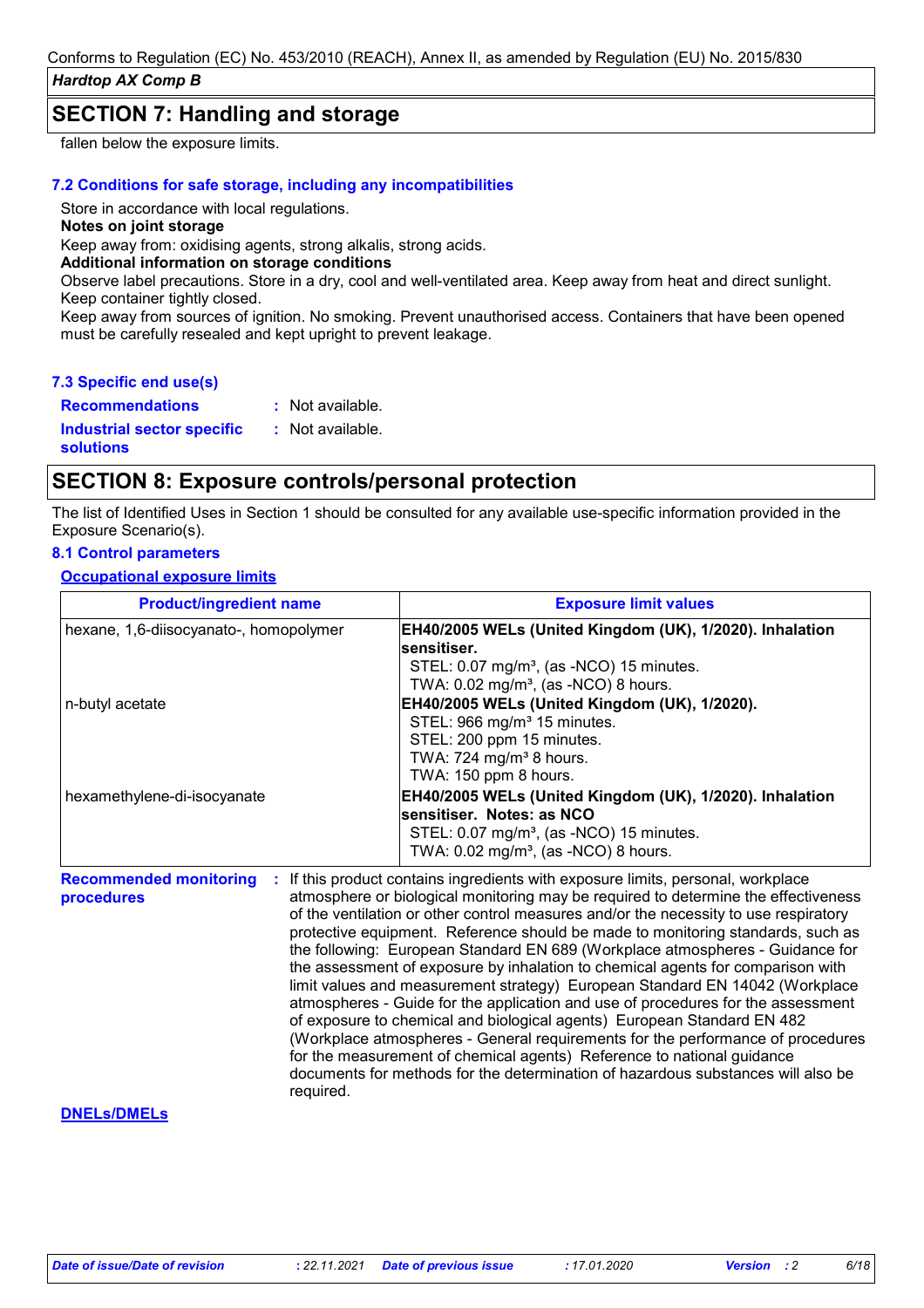| hexane, 1,6-diisocyanato-, homopolymer |                          |                                 |                                      | <b>Effects</b> |
|----------------------------------------|--------------------------|---------------------------------|--------------------------------------|----------------|
|                                        | Long term<br>Inhalation  | $0.5$ mg/m <sup>3</sup>         | Workers                              | Local          |
|                                        | Short term<br>Inhalation | 1 mg/ $m3$                      | Workers                              | Local          |
| hydrocarbons, C9, aromatics            | Long term Dermal         | 25 mg/kg<br>bw/day              | Workers                              | Systemic       |
|                                        | Long term<br>Inhalation  | 150 mg/m $3$                    | Workers                              | Systemic       |
|                                        | Long term Dermal         | 11 mg/kg<br>bw/day              | General<br>population<br>[Consumers] | Systemic       |
|                                        | Long term<br>Inhalation  | 32 mg/ $m3$                     | General<br>population<br>[Consumers] | Systemic       |
|                                        | Long term Oral           | 11 $mg/kg$<br>bw/day            | General<br>population<br>[Consumers] | Systemic       |
| n-butyl acetate                        | Short term<br>Inhalation | 960 $mg/m3$                     | Workers                              | Systemic       |
|                                        | Short term<br>Inhalation | 960 mg/m <sup>3</sup>           | Workers                              | Local          |
|                                        | Long term<br>Inhalation  | 480 mg/m <sup>3</sup>           | Workers                              | Systemic       |
|                                        | Long term<br>Inhalation  | 480 mg/m <sup>3</sup>           | Workers                              | Local          |
|                                        | Short term<br>Inhalation | 859.7 mg/<br>m <sup>3</sup>     | General<br>population                | Systemic       |
|                                        | Short term               | 859.7 mg/                       | [Consumers]<br>General               | Local          |
|                                        | Inhalation               | m <sup>3</sup>                  | population<br>[Consumers]            |                |
|                                        | Long term<br>Inhalation  | 102.34 mg/<br>m <sup>3</sup>    | General<br>population<br>[Consumers] | Systemic       |
|                                        | Long term<br>Inhalation  | 102.34 mg/<br>m <sup>3</sup>    | General<br>population<br>[Consumers] | Local          |
|                                        | Long term Oral           | $3.4$ mg/kg<br>bw/day           | General<br>population                | Systemic       |
|                                        | Long term Dermal         | 3.4 mg/kg<br>bw/day             | General<br>population                | Systemic       |
|                                        | Long term Dermal         | 7 mg/kg<br>bw/day               | Workers                              | Systemic       |
|                                        | Long term<br>Inhalation  | 12 mg/ $m3$                     | General<br>population                | Systemic       |
|                                        | Long term<br>Inhalation  | 48 mg/ $m3$                     | Workers                              | Systemic       |
|                                        | Long term<br>Inhalation  | 102.34 mg/<br>m <sup>3</sup>    | General<br>population                | Local          |
|                                        | Long term<br>Inhalation  | 480 mg/m <sup>3</sup>           | Workers                              | Local          |
|                                        | Short term<br>Inhalation | 859.7 mg/<br>m <sup>3</sup>     | General<br>population                | Local          |
|                                        | Short term<br>Inhalation | 859.7 mg/<br>m <sup>3</sup>     | General<br>population                | Systemic       |
|                                        | Short term<br>Inhalation | 960 mg/m <sup>3</sup>           | Workers                              | Local          |
|                                        | Short term<br>Inhalation | 960 mg/m <sup>3</sup>   Workers |                                      | Systemic       |
| hexamethylene-di-isocyanate            | Short term<br>Inhalation | 0.07 mg/m <sup>3</sup> Workers  |                                      | Systemic       |

#### *Date of issue/Date of revision* **:** *22.11.2021 Date of previous issue : 17.01.2020 Version : 2 7/18*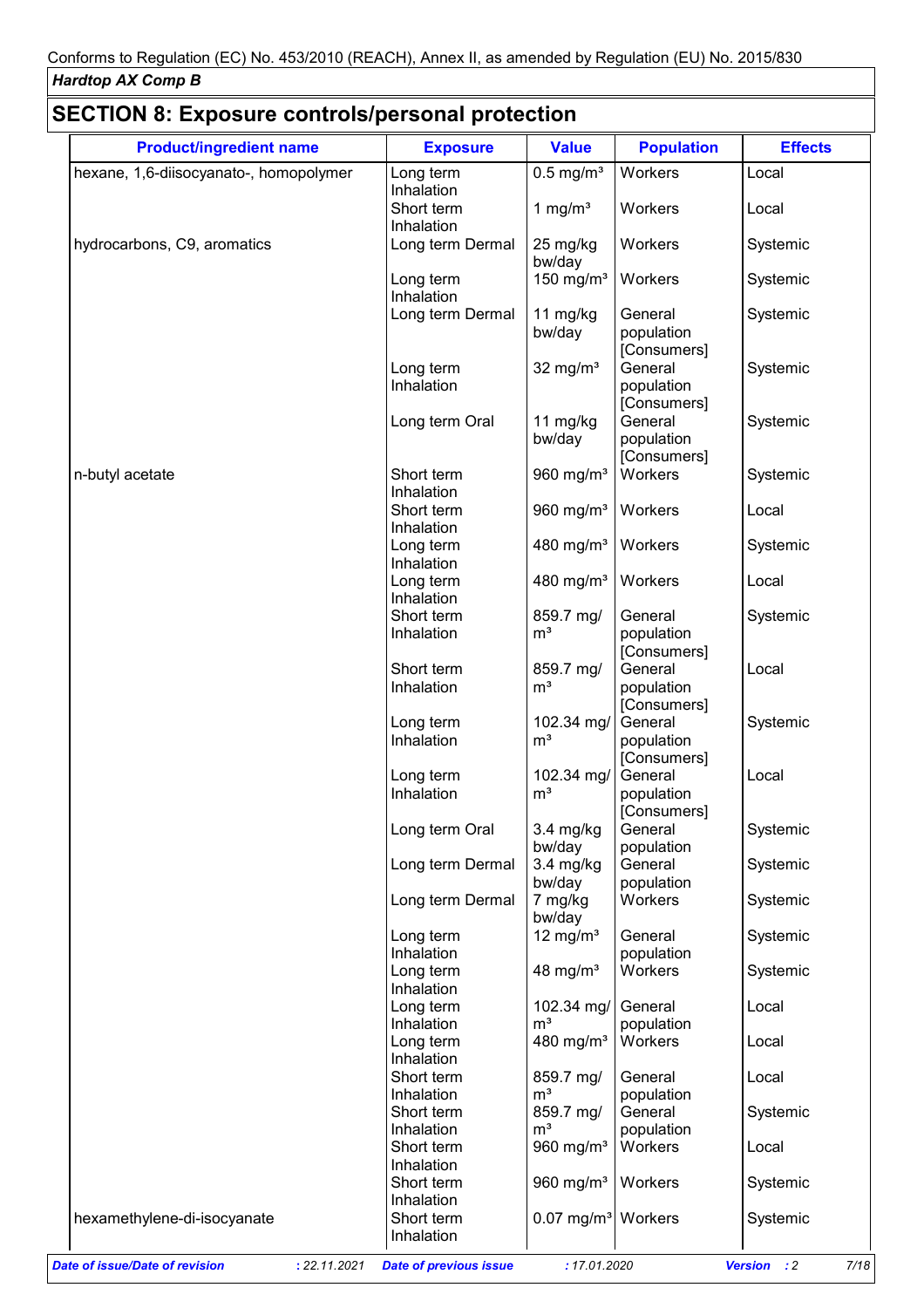|  | <b>SECTION 8: Exposure controls/personal protection</b> |  |  |
|--|---------------------------------------------------------|--|--|
|--|---------------------------------------------------------|--|--|

|  | Short term                          | 0.07 mg/m <sup>3</sup> Workers   | Local    |
|--|-------------------------------------|----------------------------------|----------|
|  | Inhalation                          |                                  |          |
|  | $0.035$ mg/<br>Long term            | Workers                          | Systemic |
|  | Inhalation<br>m <sup>3</sup>        |                                  |          |
|  | $0.035$ mg/<br>Long term            | Workers                          | Local    |
|  | Inhalation<br>m <sup>3</sup>        |                                  |          |
|  | $0.035$ mg/<br>Long term            | Workers                          | Local    |
|  | m <sup>3</sup><br><b>Inhalation</b> |                                  |          |
|  | $0.035$ mg/<br>Long term            | Workers                          | Systemic |
|  | m <sup>3</sup><br>Inhalation        |                                  |          |
|  | Short term                          | $0.07$ mg/m <sup>3</sup> Workers | Local    |
|  | Inhalation                          |                                  |          |
|  | Short term                          | $0.07$ mg/m <sup>3</sup> Workers | Systemic |
|  | Inhalation                          |                                  |          |
|  |                                     |                                  |          |

#### **PNECs**

| <b>Product/ingredient name</b> | <b>Compartment Detail</b> | <b>Value</b>        | <b>Method Detail</b> |
|--------------------------------|---------------------------|---------------------|----------------------|
| n-butyl acetate                | Fresh water               | $0.18$ mg/l         |                      |
|                                | Marine                    | $0.018$ mg/l        |                      |
|                                | Sewage Treatment          | 35.6 mg/l           |                      |
|                                | Plant                     |                     |                      |
|                                | Fresh water sediment      | $0.981$ mg/kg dwt   |                      |
|                                | Marine water sediment     | 0.0981 mg/kg dwt    |                      |
|                                | Soil                      | 0.0903 mg/kg dwt    |                      |
| hexamethylene-di-isocyanate    | Fresh water               | $0.0774$ mg/l       |                      |
|                                | Marine                    | 0.00774 mg/l        |                      |
|                                | Sewage Treatment          | $8.42 \text{ mg/l}$ |                      |
|                                | Plant                     |                     |                      |
|                                | Fresh water sediment      | 0.01334 mg/kg       |                      |
|                                |                           | dwt                 |                      |
|                                | Marine water sediment     | 0.001334 mg/kg      |                      |
|                                |                           | ldwt                |                      |
|                                | Soil                      | 0.0026 mg/kg dwt    |                      |

#### **8.2 Exposure controls**

**Persons with a history of asthma, allergies, chronic or recurrent respiratory disease should not be exposed to any process in which this product is used.**

**Examination of lung function should be carried out on a regular basis on persons spraying this mixture.**

| <b>Appropriate engineering</b><br><b>controls</b> | : Provide adequate ventilation. Where reasonably practicable, this should be<br>achieved by the use of local exhaust ventilation and good general extraction. Air-fed<br>protective respiratory equipment must be worn by the spray operator, even when<br>good ventilation is provided. In other operations, if local exhaust ventilation and<br>good general extraction are not sufficient to maintain concentrations of particulates<br>and solvent vapours below the OEL, suitable respiratory protection must be worn.<br>(See Occupational exposure controls.) |
|---------------------------------------------------|----------------------------------------------------------------------------------------------------------------------------------------------------------------------------------------------------------------------------------------------------------------------------------------------------------------------------------------------------------------------------------------------------------------------------------------------------------------------------------------------------------------------------------------------------------------------|
| <b>Individual protection measures</b>             |                                                                                                                                                                                                                                                                                                                                                                                                                                                                                                                                                                      |
| <b>Hygiene measures</b>                           | : Wash hands, forearms and face thoroughly after handling chemical products, before<br>eating, smoking and using the lavatory and at the end of the working period.<br>Appropriate techniques should be used to remove potentially contaminated clothing.<br>Contaminated work clothing should not be allowed out of the workplace. Wash<br>contaminated clothing before reusing. Ensure that eyewash stations and safety<br>showers are close to the workstation location.                                                                                          |
| <b>Eye/face protection</b>                        | : Safety eyewear complying to EN 166 should be used when a risk assessment<br>indicates this is necessary to avoid exposure to liquid splashes, mists, gases or<br>dusts. If contact is possible, the following protection should be worn, unless the<br>assessment indicates a higher degree of protection: safety glasses with side-<br>shields.                                                                                                                                                                                                                   |
| <b>Skin protection</b>                            |                                                                                                                                                                                                                                                                                                                                                                                                                                                                                                                                                                      |
| <b>Date of issue/Date of revision</b>             | 8/18<br>: 22.11.2021<br><b>Date of previous issue</b><br>:17.01.2020<br><b>Version</b><br>$\cdot$ : 2                                                                                                                                                                                                                                                                                                                                                                                                                                                                |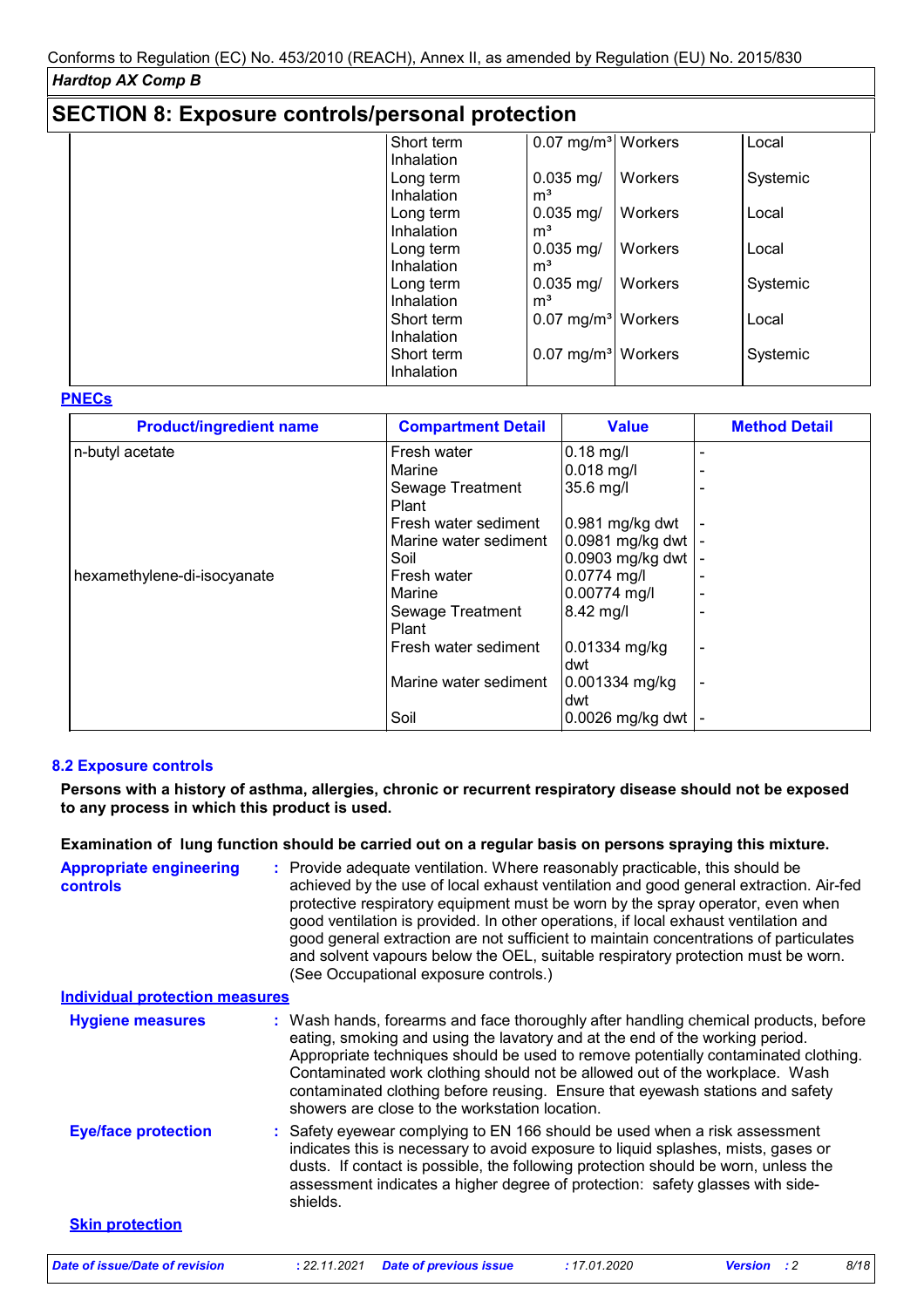# **SECTION 8: Exposure controls/personal protection**

| <b>Gloves</b>                                    | : There is no one glove material or combination of materials that will give unlimited<br>resistance to any individual or combination of chemicals.<br>The breakthrough time must be greater than the end use time of the product.<br>The instructions and information provided by the glove manufacturer on use,<br>storage, maintenance and replacement must be followed.<br>Gloves should be replaced regularly and if there is any sign of damage to the glove<br>material.<br>Always ensure that gloves are free from defects and that they are stored and used<br>correctly.<br>The performance or effectiveness of the glove may be reduced by physical/chemical<br>damage and poor maintenance.<br>Barrier creams may help to protect the exposed areas of the skin but should not be<br>applied once exposure has occurred.<br>Wear suitable gloves tested to EN374.<br>Recommended, gloves(breakthrough time) > 8 hours: Teflon, polyvinyl alcohol (PVA)<br>Not recommended, gloves(breakthrough time) < 1 hour: neoprene, PVC, Viton®, PE<br>May be used, gloves (breakthrough time) 4 - 8 hours: 4H, butyl rubber, nitrile rubber |
|--------------------------------------------------|----------------------------------------------------------------------------------------------------------------------------------------------------------------------------------------------------------------------------------------------------------------------------------------------------------------------------------------------------------------------------------------------------------------------------------------------------------------------------------------------------------------------------------------------------------------------------------------------------------------------------------------------------------------------------------------------------------------------------------------------------------------------------------------------------------------------------------------------------------------------------------------------------------------------------------------------------------------------------------------------------------------------------------------------------------------------------------------------------------------------------------------------|
|                                                  | For right choice of glove materials, with focus on chemical resistance and time of<br>penetration, seek advice by the supplier of chemical resistant gloves.                                                                                                                                                                                                                                                                                                                                                                                                                                                                                                                                                                                                                                                                                                                                                                                                                                                                                                                                                                                 |
|                                                  | The user must check that the final choice of type of glove selected for handling this<br>product is the most appropriate and takes into account the particular conditions of<br>use, as included in the user's risk assessment.                                                                                                                                                                                                                                                                                                                                                                                                                                                                                                                                                                                                                                                                                                                                                                                                                                                                                                              |
| <b>Body protection</b>                           | : Personnel should wear antistatic clothing made of natural fibres or of high-<br>temperature-resistant synthetic fibres.                                                                                                                                                                                                                                                                                                                                                                                                                                                                                                                                                                                                                                                                                                                                                                                                                                                                                                                                                                                                                    |
| <b>Other skin protection</b>                     | : Appropriate footwear and any additional skin protection measures should be<br>selected based on the task being performed and the risks involved and should be<br>approved by a specialist before handling this product.                                                                                                                                                                                                                                                                                                                                                                                                                                                                                                                                                                                                                                                                                                                                                                                                                                                                                                                    |
| <b>Respiratory protection</b>                    | : Self-contained respiratory equipment must be worn by spray operator, even when<br>good ventilation is provided. By other operations than spraying, in well ventilated<br>areas, air-fed respirators could be replaced by a combination charcoal filter and<br>particulate filter mask.                                                                                                                                                                                                                                                                                                                                                                                                                                                                                                                                                                                                                                                                                                                                                                                                                                                     |
| <b>Environmental exposure</b><br><b>controls</b> | : Do not allow to enter drains or watercourses.                                                                                                                                                                                                                                                                                                                                                                                                                                                                                                                                                                                                                                                                                                                                                                                                                                                                                                                                                                                                                                                                                              |

# **SECTION 9: Physical and chemical properties**

| 9.1 Information on basic physical and chemical properties |  |
|-----------------------------------------------------------|--|
|-----------------------------------------------------------|--|

| Date of issue/Date of revision                         | 9/18<br>: 22.11.2021<br><b>Date of previous issue</b><br>:17.01.2020<br>$\cdot$ : 2<br><b>Version</b>                                                     |
|--------------------------------------------------------|-----------------------------------------------------------------------------------------------------------------------------------------------------------|
| <b>Density</b>                                         | : $1.06$ g/cm <sup>3</sup>                                                                                                                                |
| <b>Vapour density</b>                                  | : Highest known value: $4$ (Air = 1) (n-butyl acetate).                                                                                                   |
| <b>Vapour pressure</b>                                 | : Highest known value: 1.5 kPa (11.3 mm Hg) (at $20^{\circ}$ C) (n-butyl acetate).<br>Weighted average: 0.2 kPa $(1.5 \text{ mm Hg})$ (at $20^{\circ}$ C) |
| <b>Upper/lower flammability or</b><br>explosive limits | $: 1.4 - 7.6\%$                                                                                                                                           |
| <b>Flammability (solid, gas)</b>                       | : Not applicable.                                                                                                                                         |
| <b>Evaporation rate</b>                                | $: 1$ (n-butyl acetate) compared with butyl acetate                                                                                                       |
| <b>Flash point</b>                                     | : Closed cup: 38°C                                                                                                                                        |
| Initial boiling point and<br>boiling range             | : Lowest known value: $126^{\circ}$ C (258.8 $^{\circ}$ F) (n-butyl acetate). Weighted average:<br>150.22°C (302.4°F)                                     |
| <b>Melting point/freezing point</b>                    | : Not applicable.                                                                                                                                         |
| pH                                                     | : Not applicable.                                                                                                                                         |
| <b>Odour threshold</b>                                 | : Not applicable.                                                                                                                                         |
| <b>Odour</b>                                           | : Characteristic.                                                                                                                                         |
| <b>Colour</b>                                          | $:$ Clear.                                                                                                                                                |
| <b>Physical state</b>                                  | $:$ Liquid.                                                                                                                                               |
| <b>Appearance</b>                                      |                                                                                                                                                           |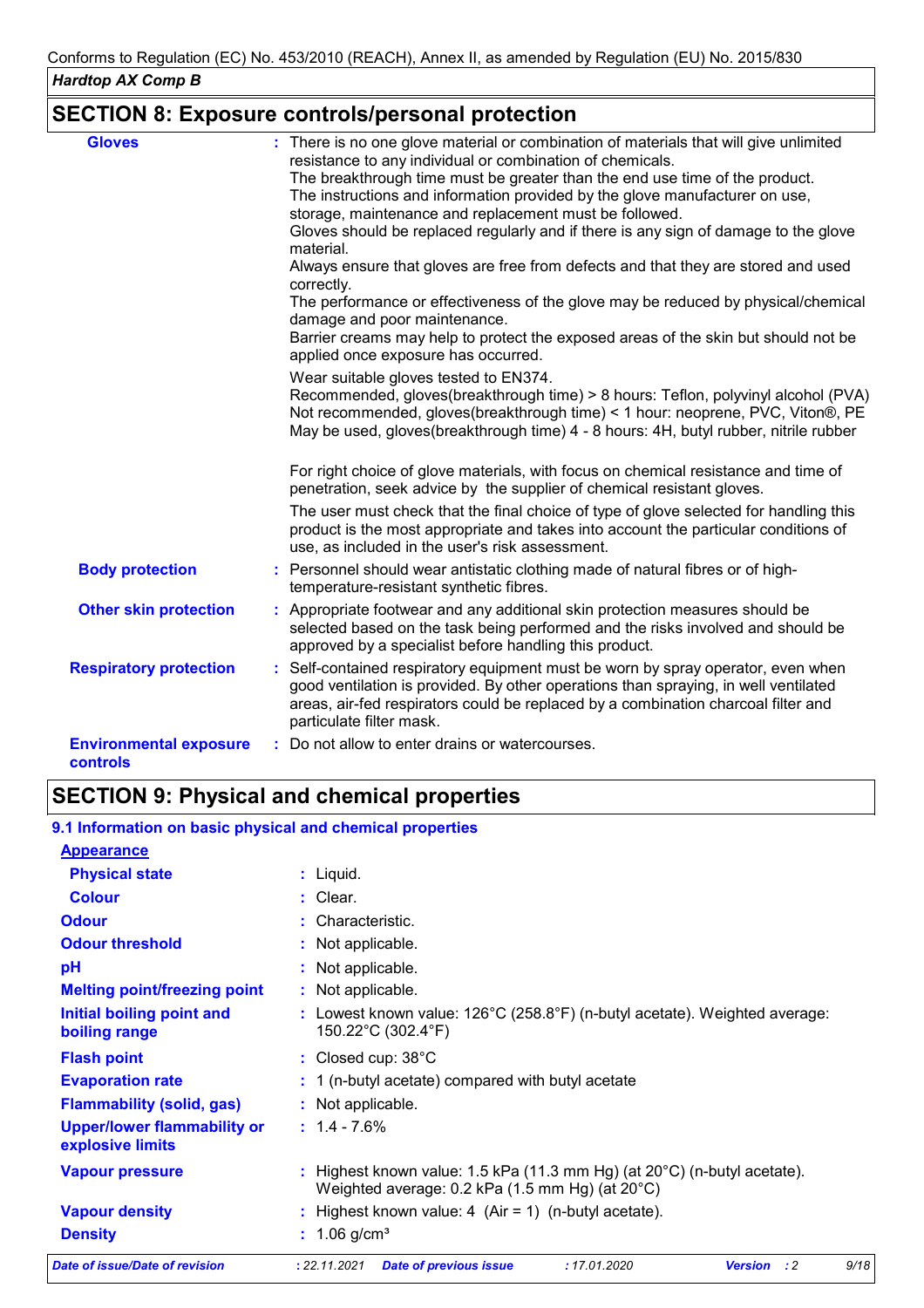## **SECTION 9: Physical and chemical properties**

| <b>Solubility(ies)</b>                                            | : Insoluble in the following materials: cold water and hot water.                   |
|-------------------------------------------------------------------|-------------------------------------------------------------------------------------|
| <b>Partition coefficient: n-octanol/: Not available.</b><br>water |                                                                                     |
| <b>Auto-ignition temperature</b>                                  | : Lowest known value: 280 to 470°C (536 to 878°F) (hydrocarbons, C9,<br>aromatics). |
| <b>Decomposition temperature</b>                                  | $:$ Not available.                                                                  |
| <b>Viscosity</b>                                                  | : Kinematic (40°C): >0.205 cm <sup>2</sup> /s (>20.5 cSt)                           |
| <b>Explosive properties</b>                                       | $:$ Not available.                                                                  |
| <b>Oxidising properties</b>                                       | : Not available.                                                                    |

#### **9.2 Other information**

No additional information.

#### **SECTION 10: Stability and reactivity**

| <b>10.1 Reactivity</b>                            | : The product reacts slowly with water, resulting in the production of carbon dioxide.                                                                                   |
|---------------------------------------------------|--------------------------------------------------------------------------------------------------------------------------------------------------------------------------|
| <b>10.2 Chemical stability</b>                    | : Stable under recommended storage and handling conditions (see Section 7).                                                                                              |
| <b>10.3 Possibility of</b><br>hazardous reactions | : In closed containers, pressure build-up could result in distortion, expansion and, in<br>extreme cases, bursting of the container.                                     |
| <b>10.4 Conditions to avoid</b>                   | : In a fire, hazardous decomposition products may be produced.                                                                                                           |
| 10.5 Incompatible materials                       | Keep away from: oxidising agents, strong alkalis, strong acids, amines, alcohols,<br>÷<br>water. Uncontrolled exothermic reactions occur with amines and alcohols.       |
| <b>10.6 Hazardous</b><br>decomposition products   | : Decomposition products may include the following materials: carbon monoxide,<br>carbon dioxide, smoke, oxides of nitrogen, hydrogen cyanide, monomeric<br>isocyanates. |
|                                                   | The succeded and contained to 00000 providing the sector selection of the containing of the contact of the contact of                                                    |

Thermal decomposition (>200°C) may liberate relatively low concentrations of isocyanates.

### **SECTION 11: Toxicological information**

#### **11.1 Information on toxicological effects**

There are no data available on the mixture itself. The mixture has been assessed following the conventional method of the CLP Regulation (EC) No 1272/2008 and is classified for toxicological properties accordingly. See Sections 2 and 3 for details.

Exposure to component solvent vapour concentrations in excess of the stated occupational exposure limit may result in adverse health effects such as mucous membrane and respiratory system irritation and adverse effects on the kidneys, liver and central nervous system. Solvents may cause some of the above effects by absorption through the skin. Repeated or prolonged contact with the mixture may cause removal of natural fat from the skin, resulting in nonallergic contact dermatitis and absorption through the skin. Ingestion may cause nausea, diarrhea and vomiting.

#### **Acute toxicity**

| <b>Product/ingredient name</b> | <b>Result</b>                 | <b>Species</b> | <b>Dose</b>           | <b>Exposure</b> |
|--------------------------------|-------------------------------|----------------|-----------------------|-----------------|
| n-butyl acetate                | <b>LC50 Inhalation Vapour</b> | Rat            | $  >21.1$ mg/l        | 4 hours         |
|                                | LD50 Dermal                   | Rabbit         | >17600 mg/kg          | $\blacksquare$  |
|                                | ILD50 Oral                    | Rat            | 13100 mg/kg           |                 |
| hexamethylene-di-              | LC50 Inhalation Dusts and     | Rat            | 124 mg/m <sup>3</sup> | 4 hours         |
| ∣isocγanate                    | mists                         |                |                       |                 |

#### **Acute toxicity estimates**

| <b>Route</b>                 | <b>ATE value</b> |
|------------------------------|------------------|
| Inhalation (vapours)         | 399.68 mg/l      |
| Inhalation (dusts and mists) | $2$ mg/l         |

#### **Irritation/Corrosion**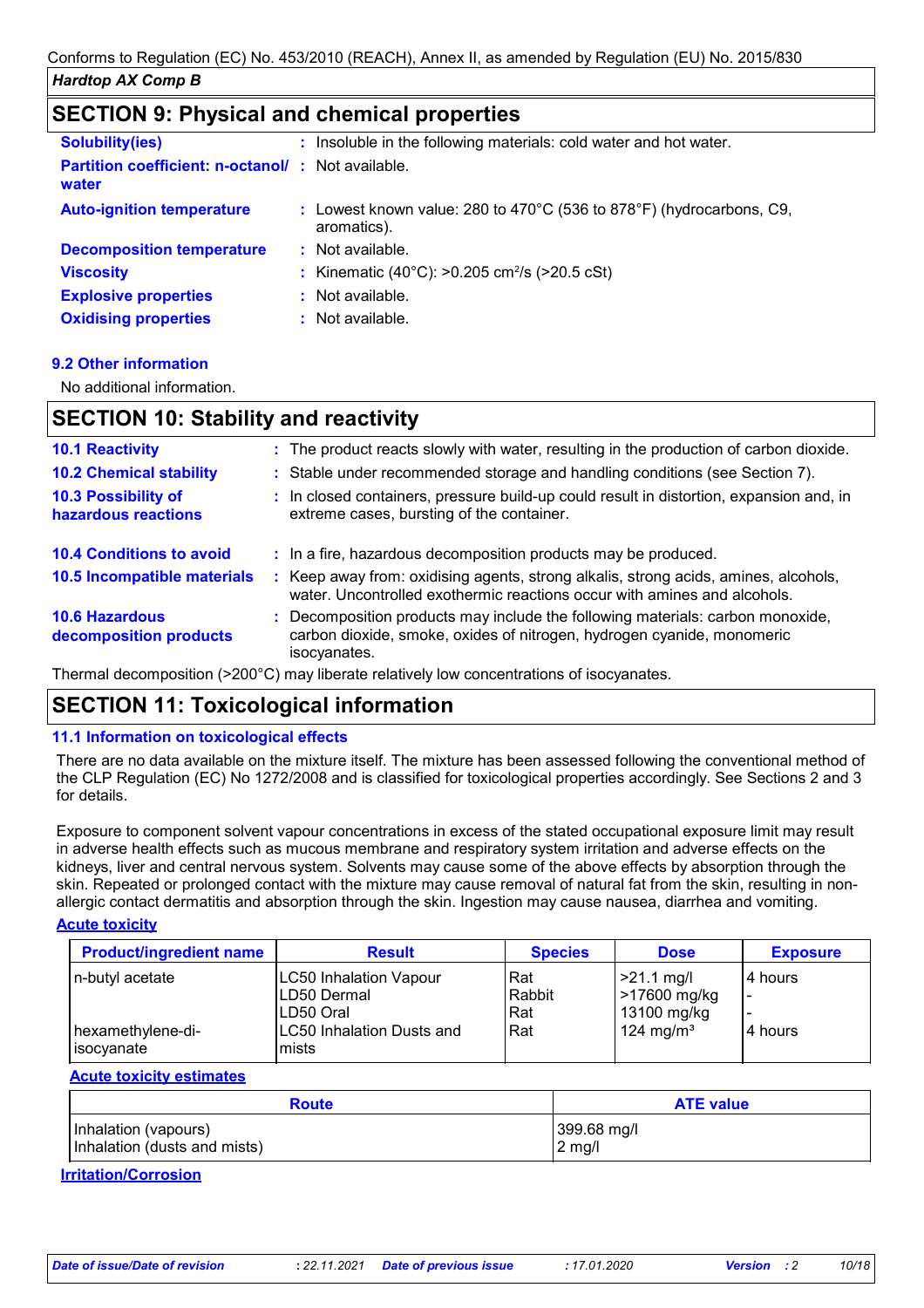# **SECTION 11: Toxicological information**

| <b>Product/ingredient name</b>            | <b>Exposure</b>          | <b>Species</b>                     | <b>Score</b>             | <b>Exposure</b>  | <b>Observation</b> |
|-------------------------------------------|--------------------------|------------------------------------|--------------------------|------------------|--------------------|
| hexane, 1,6-diisocyanato-,<br>homopolymer | Eyes - Moderate irritant | Rabbit                             |                          | $100 \text{ mg}$ |                    |
|                                           | Skin - Moderate irritant | Rabbit                             | $\overline{\phantom{0}}$ | 500 mg           | -                  |
| hexamethylene-di-<br>isocyanate           | Skin - Mild irritant     | Mammal -<br>species<br>unspecified | $\overline{\phantom{0}}$ |                  |                    |
|                                           | Eyes - Mild irritant     | Mammal -<br>species<br>unspecified |                          |                  |                    |

#### **Sensitisation**

| <b>Product/ingredient name</b>            | <b>Route of</b><br>exposure | <b>Species</b>                  | <b>Result</b> |
|-------------------------------------------|-----------------------------|---------------------------------|---------------|
| hexane, 1,6-diisocyanato-,<br>homopolymer | skin                        | Mammal - species<br>unspecified | Sensitising   |
| hexamethylene-di-<br>isocyanate           | skin                        | Mammal - species<br>unspecified | Sensitising   |

#### **Mutagenicity**

No known significant effects or critical hazards.

#### **Carcinogenicity**

No known significant effects or critical hazards.

#### **Reproductive toxicity**

**Developmental effects :**

: No known significant effects or critical hazards.

**Fertility effects :**

: No known significant effects or critical hazards.

#### **Specific target organ toxicity (single exposure)**

| <b>Product/ingredient name</b>         | <b>Category</b> | <b>Route of</b><br>exposure | <b>Target organs</b>            |
|----------------------------------------|-----------------|-----------------------------|---------------------------------|
| hexane, 1,6-diisocyanato-, homopolymer | Category 3      |                             | Respiratory tract<br>irritation |
| hydrocarbons, C9, aromatics            | Category 3      |                             | Respiratory tract<br>irritation |
|                                        | Category 3      |                             | Narcotic effects                |
| n-butyl acetate                        | Category 3      |                             | Narcotic effects                |
| hexamethylene-di-isocyanate            | Category 3      |                             | Respiratory tract<br>irritation |

#### **Specific target organ toxicity (repeated exposure)**

Based on available data, the classification criteria are not met.

#### **Aspiration hazard**

| <b>Product/ingredient name</b>        | <b>Result</b>                         |
|---------------------------------------|---------------------------------------|
| hydrocarbons, C9, aromatics           | <b>ASPIRATION HAZARD - Category 1</b> |
| Other Lefematics<br>Alana idantifical |                                       |

#### **Other information :**

None identified.

# **SECTION 12: Ecological information**

#### **12.1 Toxicity**

There are no data available on the mixture itself. Do not allow to enter drains or watercourses.

The mixture has been assessed following the summation method of the CLP Regulation (EC) No 1272/2008 and is classified for eco-toxicological properties accordingly. See Sections 2 and 3 for details.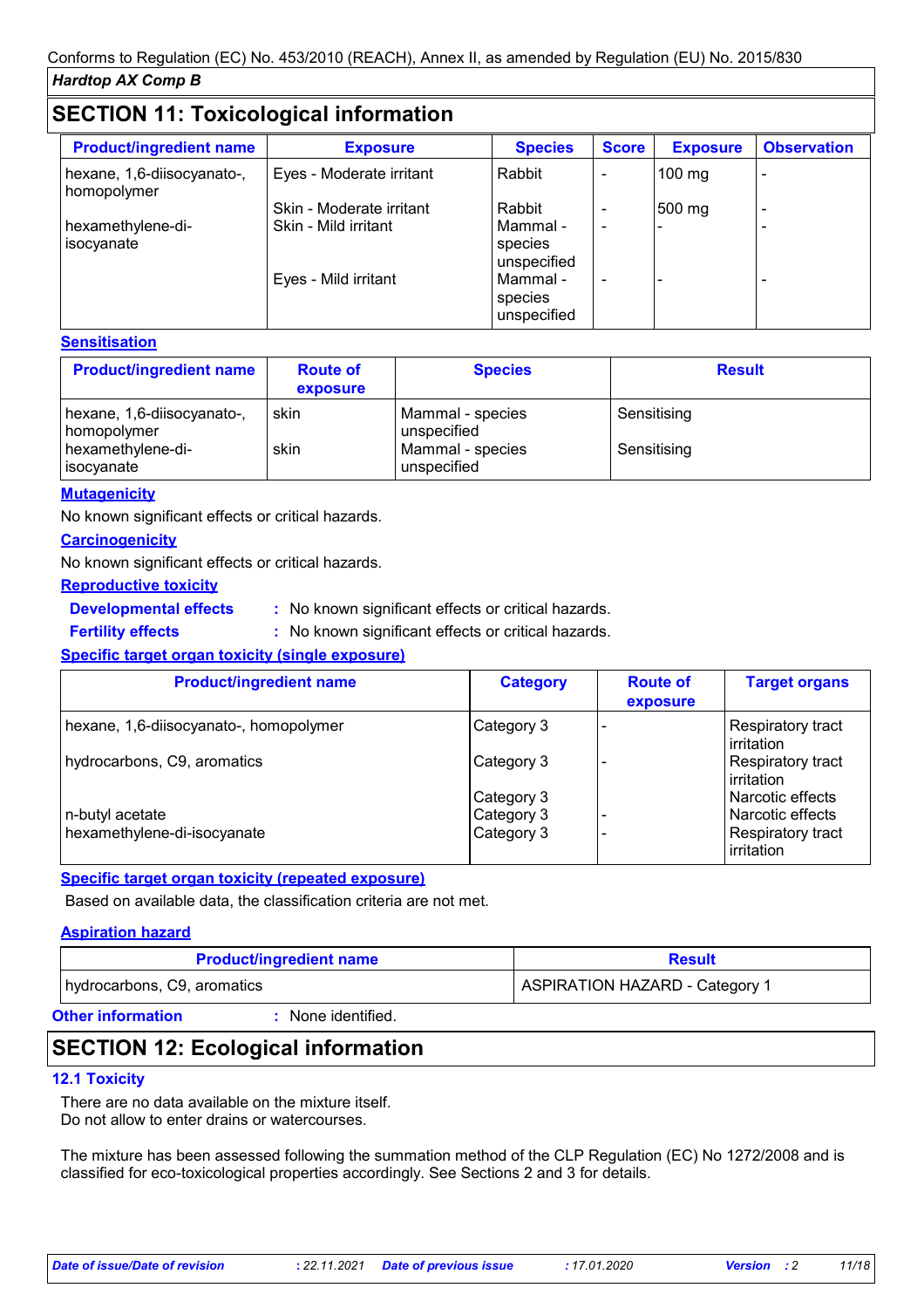# **SECTION 12: Ecological information**

| <b>Product/ingredient name</b>                  | <b>Result</b>                              | <b>Species</b>           | <b>Exposure</b>                    |
|-------------------------------------------------|--------------------------------------------|--------------------------|------------------------------------|
| hydrocarbons, C9, aromatics Acute EC50 <10 mg/l | Acute IC50 <10 mg/l<br>Acute LC50 <10 mg/l | Daphnia<br>Algae<br>Fish | ∣48 hours<br>72 hours<br>196 hours |

Water polluting material. May be harmful to the environment if released in large quantities. This material is harmful to aquatic life with long lasting effects.

#### **12.2 Persistence and degradability**

#### Not available.

| <b>Product/ingredient name   Aquatic half-life</b> | <b>Photolysis</b> | Biodegradability |
|----------------------------------------------------|-------------------|------------------|
| hydrocarbons, C9, aromatics   -                    |                   | Not readily      |

#### **12.3 Bioaccumulative potential**

| <b>Product/ingredient name</b>                                                        | $\mathsf{LogP}_\mathsf{ow}$ | <b>BCF</b>          | <b>Potential</b>    |
|---------------------------------------------------------------------------------------|-----------------------------|---------------------|---------------------|
| hexane, 1,6-diisocyanato-,<br>homopolymer                                             | 5.54                        | 367.7               | l low               |
| hydrocarbons, C9, aromatics   -<br>n-butyl acetate<br>hexamethylene-di-<br>isocyanate | 2.3<br>0.02                 | 10 to 2500<br>57.63 | high<br>low<br>llow |

| <b>12.4 Mobility in soil</b>                            |                  |
|---------------------------------------------------------|------------------|
| <b>Soil/water partition</b><br><b>coefficient (Koc)</b> | : Not available. |
| <b>Mobility</b>                                         | : Not available. |

#### **12.5 Results of PBT and vPvB assessment**

This mixture does not contain any substances that are assessed to be a PBT or a vPvB.

**12.6 Other adverse effects** : No known significant effects or critical hazards.

### **SECTION 13: Disposal considerations**

The information in this section contains generic advice and guidance. The list of Identified Uses in Section 1 should be consulted for any available use-specific information provided in the Exposure Scenario(s).

#### **13.1 Waste treatment methods**

| <b>Product</b>                        |                                                                                                                                                                                                                                                                                                                                                                                                                                                                                                                                                      |
|---------------------------------------|------------------------------------------------------------------------------------------------------------------------------------------------------------------------------------------------------------------------------------------------------------------------------------------------------------------------------------------------------------------------------------------------------------------------------------------------------------------------------------------------------------------------------------------------------|
| <b>Methods of disposal</b>            | : The generation of waste should be avoided or minimised wherever possible.<br>Disposal of this product, solutions and any by-products should at all times comply<br>with the requirements of environmental protection and waste disposal legislation<br>and any regional local authority requirements. Dispose of surplus and non-<br>recyclable products via a licensed waste disposal contractor. Waste should not be<br>disposed of untreated to the sewer unless fully compliant with the requirements of<br>all authorities with jurisdiction. |
| <b>Hazardous waste</b>                | : Yes.                                                                                                                                                                                                                                                                                                                                                                                                                                                                                                                                               |
| <b>Disposal considerations</b>        | : Do not allow to enter drains or watercourses. Residues in empty containers should<br>be neutralised with a decontaminant (see section 6).<br>Dispose of according to all federal, state and local applicable regulations.<br>If this product is mixed with other wastes, the original waste product code may no<br>longer apply and the appropriate code should be assigned.<br>For further information, contact your local waste authority.                                                                                                       |
| <b>European waste catalogue (EWC)</b> |                                                                                                                                                                                                                                                                                                                                                                                                                                                                                                                                                      |

|  | Date of issue/Date of revision |  | : 22.11.2021 Date of previous issue | : 17.01.2020 | <b>Version</b> : 2 | 12/18 |
|--|--------------------------------|--|-------------------------------------|--------------|--------------------|-------|
|--|--------------------------------|--|-------------------------------------|--------------|--------------------|-------|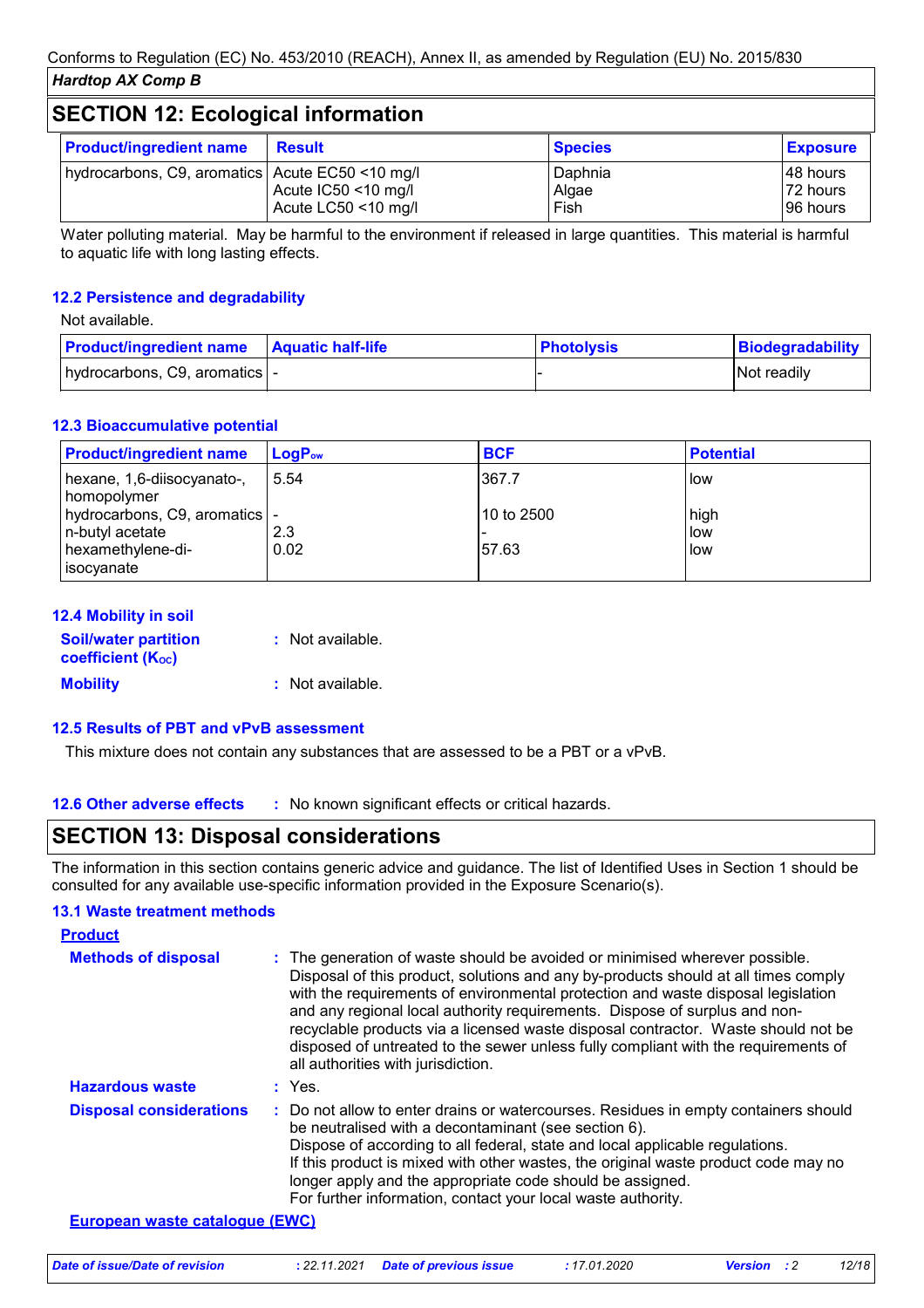# **SECTION 13: Disposal considerations**

The European Waste Catalogue classification of this product, when disposed of as waste, is:

| <b>Waste code</b>                                                                                                                                                                                                                                                                                                                                                                                                                                                                                                                                                                           | <b>Waste designation</b>                                                                                                                                                                                                                                                                                                                |  |  |
|---------------------------------------------------------------------------------------------------------------------------------------------------------------------------------------------------------------------------------------------------------------------------------------------------------------------------------------------------------------------------------------------------------------------------------------------------------------------------------------------------------------------------------------------------------------------------------------------|-----------------------------------------------------------------------------------------------------------------------------------------------------------------------------------------------------------------------------------------------------------------------------------------------------------------------------------------|--|--|
| 08 01 11*                                                                                                                                                                                                                                                                                                                                                                                                                                                                                                                                                                                   | Waste paint and varnish containing organic solvents or other dangerous substances                                                                                                                                                                                                                                                       |  |  |
| <b>Packaging</b>                                                                                                                                                                                                                                                                                                                                                                                                                                                                                                                                                                            |                                                                                                                                                                                                                                                                                                                                         |  |  |
| <b>Methods of disposal</b>                                                                                                                                                                                                                                                                                                                                                                                                                                                                                                                                                                  | The generation of waste should be avoided or minimised wherever possible. Waste<br>packaging should be recycled. Incineration or landfill should only be considered<br>when recycling is not feasible.                                                                                                                                  |  |  |
| <b>Disposal considerations</b>                                                                                                                                                                                                                                                                                                                                                                                                                                                                                                                                                              | : Using information provided in this safety data sheet, advice should be obtained from<br>the relevant waste authority on the classification of empty containers.<br>Empty containers must be scrapped or reconditioned.<br>Dispose of containers contaminated by the product in accordance with local or<br>national legal provisions. |  |  |
| <b>Result</b>                                                                                                                                                                                                                                                                                                                                                                                                                                                                                                                                                                               | European waste catalogue (EWC)                                                                                                                                                                                                                                                                                                          |  |  |
| <b>CEPE Paint Guidelines</b>                                                                                                                                                                                                                                                                                                                                                                                                                                                                                                                                                                | 15 01 10*<br>packaging containing residues of or contaminated by<br>hazardous substances                                                                                                                                                                                                                                                |  |  |
| <b>Special precautions</b><br>: This material and its container must be disposed of in a safe way. Care should be<br>taken when handling emptied containers that have not been cleaned or rinsed out.<br>Empty containers or liners may retain some product residues. Vapour from product<br>residues may create a highly flammable or explosive atmosphere inside the<br>container. Do not cut, weld or grind used containers unless they have been cleaned<br>thoroughly internally. Avoid dispersal of spilt material and runoff and contact with<br>soil, waterways, drains and sewers. |                                                                                                                                                                                                                                                                                                                                         |  |  |

# **SECTION 14: Transport information**

|                                                | <b>ADR/RID</b>                                                                                                     | <b>ADN</b>                          | <b>IMDG</b>    | <b>IATA</b>   |
|------------------------------------------------|--------------------------------------------------------------------------------------------------------------------|-------------------------------------|----------------|---------------|
| 14.1 UN number                                 | <b>UN1263</b>                                                                                                      | <b>UN1263</b>                       | <b>UN1263</b>  | <b>UN1263</b> |
| <b>14.2 UN proper</b><br>shipping name         | Paint                                                                                                              | Paint                               | Paint          | Paint         |
| <b>14.3 Transport</b><br>hazard class(es)      | 3                                                                                                                  | 3                                   | $\mathbf{3}$   | 3             |
| <b>14.4 Packing</b><br>group                   | III                                                                                                                | III                                 | $\mathbf{III}$ | III           |
| 14.5<br><b>Environmental</b><br><b>hazards</b> | No.                                                                                                                | Yes.                                | No.            | No.           |
| <b>Additional information</b>                  |                                                                                                                    |                                     |                |               |
| <b>ADR/RID</b>                                 | Hazard identification number 30<br>÷<br>Tunnel code (D/E)                                                          |                                     |                |               |
| <b>ADN</b>                                     | The product is only regulated as an environmentally hazardous substance when<br>t.<br>transported in tank vessels. |                                     |                |               |
| <b>IMDG</b>                                    |                                                                                                                    | <b>Emergency schedules F-E, S-E</b> |                |               |

**14.6 Special precautions for Transport within user's premises:** always transport in closed containers that are **: user** upright and secure. Ensure that persons transporting the product know what to do in the event of an accident or spillage.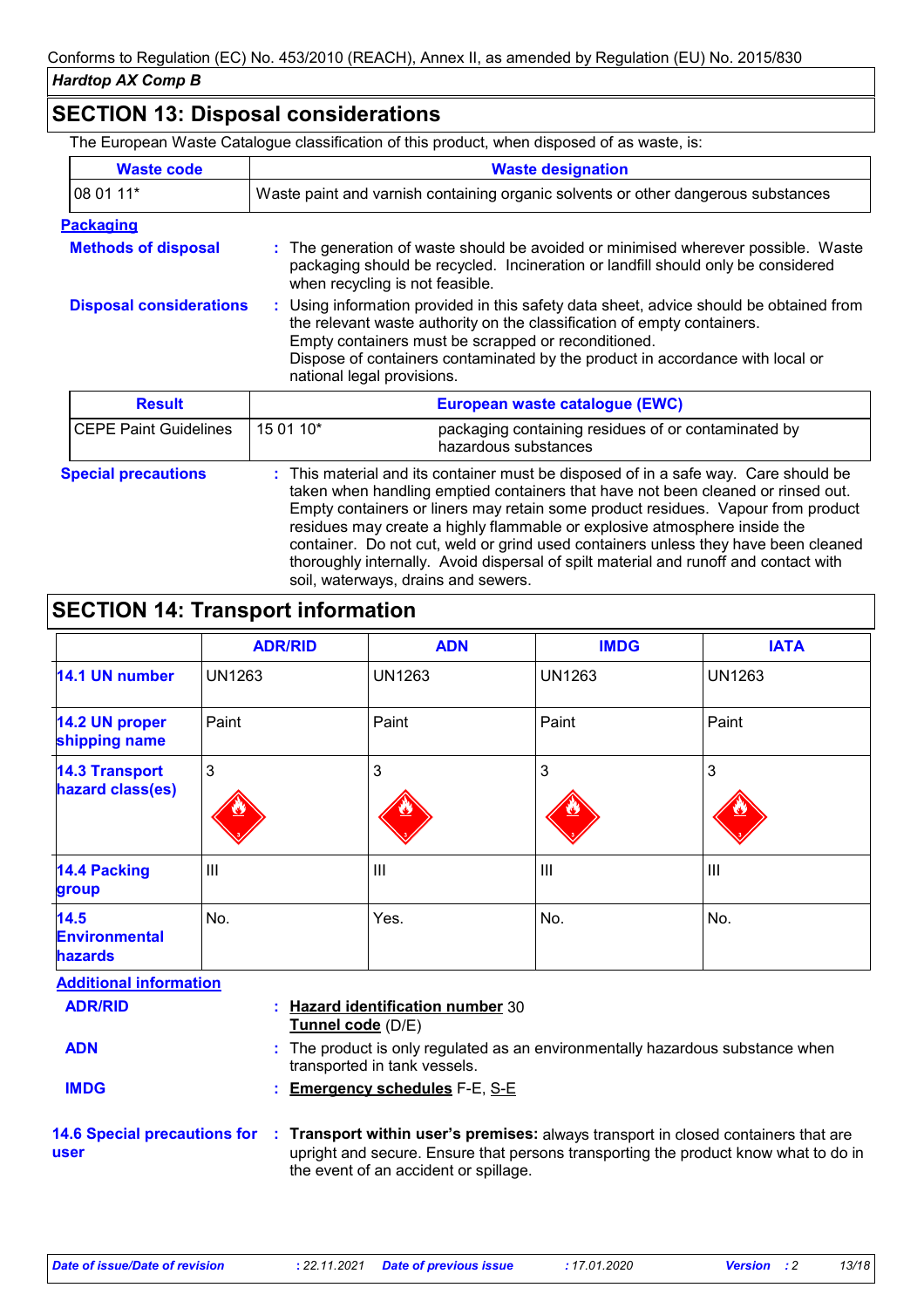| uarutup AA Gump D                                                                                                                                        |                                                                                                                                                           |
|----------------------------------------------------------------------------------------------------------------------------------------------------------|-----------------------------------------------------------------------------------------------------------------------------------------------------------|
| <b>SECTION 14: Transport information</b>                                                                                                                 |                                                                                                                                                           |
| <b>14.7 Transport in bulk</b><br>according to IMO<br><b>instruments</b>                                                                                  | : Not applicable.                                                                                                                                         |
| <b>SECTION 15: Regulatory information</b>                                                                                                                |                                                                                                                                                           |
|                                                                                                                                                          | 15.1 Safety, health and environmental regulations/legislation specific for the substance or mixture                                                       |
| EU Regulation (EC) No. 1907/2006 (REACH)                                                                                                                 |                                                                                                                                                           |
|                                                                                                                                                          | <b>Annex XIV - List of substances subject to authorisation</b>                                                                                            |
| <b>Annex XIV</b>                                                                                                                                         |                                                                                                                                                           |
| None of the components are listed.                                                                                                                       |                                                                                                                                                           |
| <b>Substances of very high concern</b>                                                                                                                   |                                                                                                                                                           |
| None of the components are listed.                                                                                                                       |                                                                                                                                                           |
| <b>Annex XVII - Restrictions</b><br>on the manufacture,<br>placing on the market<br>and use of certain<br>dangerous substances,<br>mixtures and articles | : As from August 24 2023 adequate training is required before industrial or<br>professional use.                                                          |
| <b>Other EU regulations</b>                                                                                                                              |                                                                                                                                                           |
| <b>VOC</b>                                                                                                                                               | : The provisions of Directive 2004/42/EC on VOC apply to this product. Refer to the<br>product label and/or technical data sheet for further information. |
| <b>VOC for Ready-for-Use</b><br><b>Mixture</b>                                                                                                           | : Not applicable.                                                                                                                                         |
| <b>Europe inventory</b>                                                                                                                                  | : All components are listed or exempted.                                                                                                                  |
| Ozone depleting substances (1005/2009/EU)                                                                                                                |                                                                                                                                                           |
| Not listed.                                                                                                                                              |                                                                                                                                                           |
| <b>Prior Informed Consent (PIC) (649/2012/EU)</b><br>Not listed.                                                                                         |                                                                                                                                                           |
| <b>Seveso Directive</b><br>major accident hazards.                                                                                                       | This product may add to the calculation for determining whether a site is within the scope of the Seveso Directive on                                     |

#### **National regulations**

**Industrial use <b>:** The information contained in this safety data sheet does not constitute the user's own assessment of workplace risks, as required by other health and safety legislation. The provisions of the national health and safety at work regulations apply to the use of this product at work.

#### **International regulations**

**Chemical Weapon Convention List Schedules I, II & III Chemicals**

Not listed.

#### **Montreal Protocol**

Not listed.

**Stockholm Convention on Persistent Organic Pollutants** Not listed.

**Rotterdam Convention on Prior Informed Consent (PIC)**

Not listed.

#### **UNECE Aarhus Protocol on POPs and Heavy Metals**

Not listed.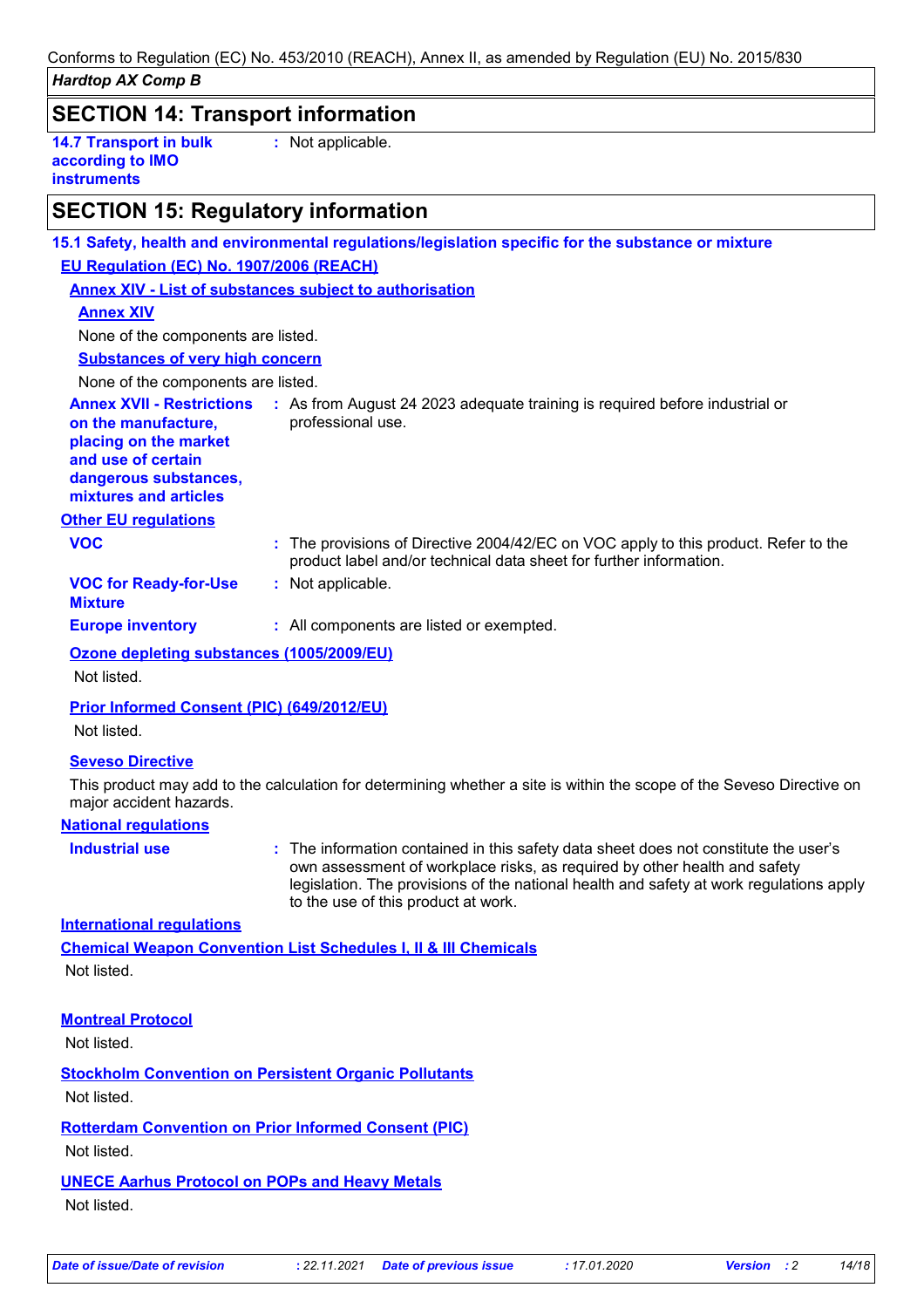**SECTION 15: Regulatory information**

**15.2 Chemical safety assessment**

**:** Not applicable.

# **SECTION 16: Other information**

 $\nabla$  Indicates information that has changed from previously issued version.

| <b>Abbreviations and</b><br>acronyms | $\therefore$ ATE = Acute Toxicity Estimate<br>CLP = Classification, Labelling and Packaging Regulation [Regulation (EC) No. |
|--------------------------------------|-----------------------------------------------------------------------------------------------------------------------------|
|                                      | 1272/2008]<br>DMEL = Derived Minimal Effect Level                                                                           |
|                                      |                                                                                                                             |
|                                      | DNEL = Derived No Effect Level                                                                                              |
|                                      | EUH statement = CLP-specific Hazard statement                                                                               |
|                                      | PBT = Persistent, Bioaccumulative and Toxic                                                                                 |
|                                      | PNEC = Predicted No Effect Concentration                                                                                    |
|                                      | <b>RRN = REACH Registration Number</b>                                                                                      |
|                                      | vPvB = Very Persistent and Very Bioaccumulative                                                                             |

#### **Procedure used to derive the classification according to Regulation (EC) No. 1272/2008 [CLP/GHS]**

| <b>Classification</b>   | <b>Justification</b>  |
|-------------------------|-----------------------|
| Flam. Lig. 3, H226      | On basis of test data |
| Acute Tox. 4, H332      | Calculation method    |
| Skin Sens. 1, H317      | Calculation method    |
| STOT SE 3, H335         | Calculation method    |
| STOT SE 3, H336         | Calculation method    |
| Aquatic Chronic 3, H412 | Calculation method    |

**Full text of abbreviated H statements**

| H226   | Flammable liquid and vapour.                                      |
|--------|-------------------------------------------------------------------|
| H304   | May be fatal if swallowed and enters airways.                     |
| H315   | Causes skin irritation.                                           |
| H317   | May cause an allergic skin reaction.                              |
| H319   | Causes serious eye irritation.                                    |
| l H330 | Fatal if inhaled.                                                 |
| H332   | Harmful if inhaled.                                               |
| l H334 | May cause allergy or asthma symptoms or breathing difficulties if |
|        | inhaled.                                                          |
| H335   | May cause respiratory irritation.                                 |
| H336   | May cause drowsiness or dizziness.                                |
| H411   | Toxic to aquatic life with long lasting effects.                  |
| H412   | Harmful to aquatic life with long lasting effects.                |
| EUH066 | Repeated exposure may cause skin dryness or cracking.             |
|        |                                                                   |

#### **Full text of classifications [CLP/GHS]**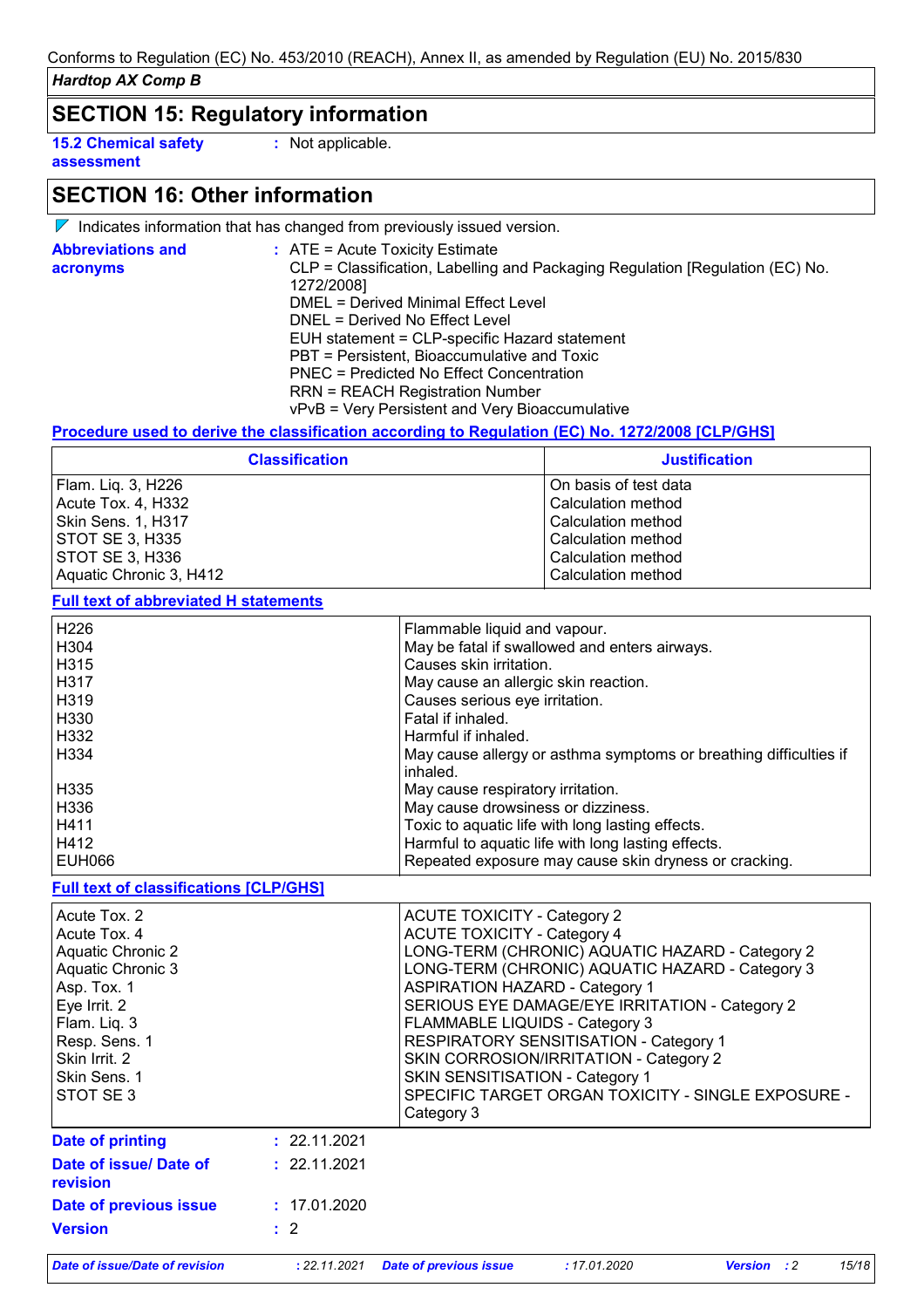## **SECTION 16: Other information**

#### **Notice to reader**

**The information in this document is given to the best of Jotun's knowledge, based on laboratory testing and practical experience. Jotun's products are considered as semi-finished goods and as such, products are often used under conditions beyond Jotun's control. Jotun cannot guarantee anything but the quality of the product itself. Minor product variations may be implemented in order to comply with local requirements. Jotun reserves the right to change the given data without further notice.**

**Users should always consult Jotun for specific guidance on the general suitability of this product for their needs and specific application practices.**

**If there is any inconsistency between different language issues of this document, the English (United Kingdom) version will prevail.**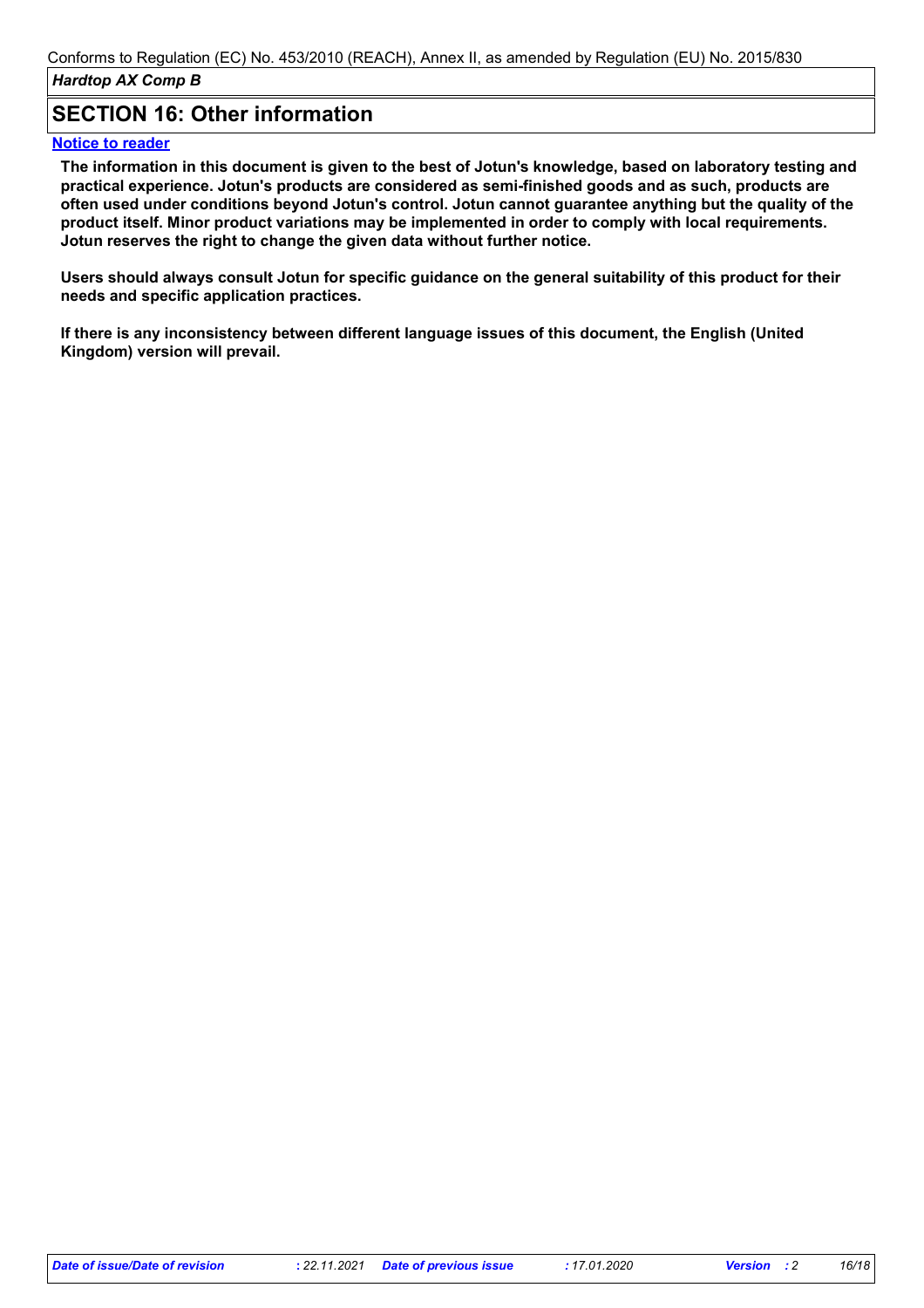

| <b>Exposure Scenario: Use in coatings -</b> | <b>Industrial use</b>          |
|---------------------------------------------|--------------------------------|
| Sector of Use                               | : Industrial use               |
| <b>Process Category</b>                     | : PROC05 PROC07 PROC08a PROC10 |
| <b>Environmental release category (ies)</b> | :ERC4                          |

Covers the use in coatings (paints, inks, adhesives, etc) including exposures during use (including product transfer and preparation, application by brush, spray by hand or similar methods) and equipment cleaning.

### **Operational conditions and risk management measures**

#### Control of worker exposure

| Frequency and duration of use             | : Covers daily exposures up to 8 hours                                                                                                                                                                                                                                   |
|-------------------------------------------|--------------------------------------------------------------------------------------------------------------------------------------------------------------------------------------------------------------------------------------------------------------------------|
| <b>General - Operational conditions</b>   | : Assumes use at not more than 20 $\degree$ C above ambient temperature. Assumes a good basic standard of<br>occupational hygiene is implemented                                                                                                                         |
| <b>General - Risk management measures</b> | Wear chemical-resistant gloves (tested to EN374) in combination with specific activity training. Wear<br>suitable coveralls to prevent exposure to the skin. Use suitable eye protection. See Section 8 for<br>information on appropriate personal protective equipment. |
| Type of activity or process               | <b>Risk management measures</b>                                                                                                                                                                                                                                          |
| Preparation of material for application   | : Provide a good standard of controlled ventilation (10 to 15 air changes per hour).                                                                                                                                                                                     |
| Roller, spreader, flow application        | : Provide extract ventilation to points where emissions occur.                                                                                                                                                                                                           |
| <b>Spraying - Manual</b>                  | : Provide a good standard of controlled ventilation (10 to 15 air changes per hour). Wear a full-face<br>respirator conforming to EN136 with Type A/P2 filter or better.                                                                                                 |
| Control of environmental exposure         |                                                                                                                                                                                                                                                                          |
| Organisational measures to prevent/limit  | : Prevent environmental discharge consistent with regulatory requirements.                                                                                                                                                                                               |

| Conditions and measures related to<br>external recovery of waste               | External recovery and recycling of waste should comply with applicable local and/or national<br>regulations.                                                              |
|--------------------------------------------------------------------------------|---------------------------------------------------------------------------------------------------------------------------------------------------------------------------|
| Conditions and measures related to<br>external treatment of waste for disposal | : External treatment and disposal of waste should comply with applicable local and/or national<br>regulations. See Section 13 for additional waste treatment information. |
| $\sim$ Organisational measures to preventimit $\sim$<br>release from site      | . FIGVENI GINNONNIGHIAI UISCHALUG CONSISIGHI WIIN TEQUIALUI V TEQUIFENIIS.                                                                                                |

### Additional information

The exposure scenario for the mixture is based on the following substances:

REACH #: 01-2119485796-17